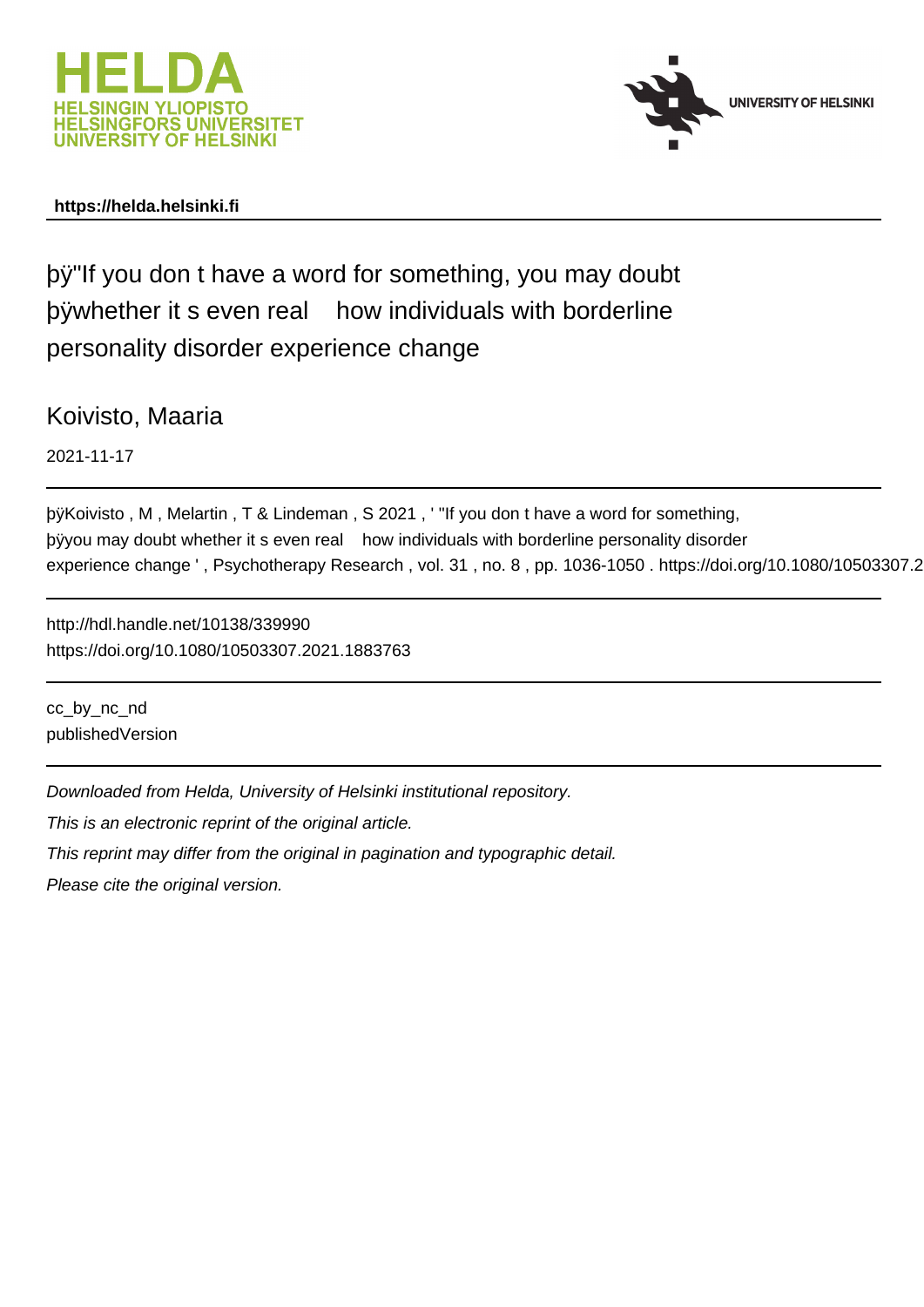

# **Psychotherapy Research**



**ISSN: (Print) (Online) Journal homepage:<https://www.tandfonline.com/loi/tpsr20>**

# **"If you don't have a word for something, you may doubt whether it's even real" – how individuals with borderline personality disorder experience change**

**Maaria Koivisto, Tarja Melartin & Sari Lindeman**

**To cite this article:** Maaria Koivisto, Tarja Melartin & Sari Lindeman (2021) "If you don't have a word for something, you may doubt whether it's even real" – how individuals with borderline personality disorder experience change, Psychotherapy Research, 31:8, 1036-1050, DOI: [10.1080/10503307.2021.1883763](https://www.tandfonline.com/action/showCitFormats?doi=10.1080/10503307.2021.1883763)

**To link to this article:** <https://doi.org/10.1080/10503307.2021.1883763>

| $\bullet$ | © 2021 The Author(s). Published by Informa<br>UK Limited, trading as Taylor & Francis<br>Group | View supplementary material C                        |
|-----------|------------------------------------------------------------------------------------------------|------------------------------------------------------|
|           | Published online: 10 Feb 2021.                                                                 | Submit your article to this journal                  |
|           | Article views: 2514                                                                            | View related articles C                              |
| CrossMark | View Crossmark data C                                                                          | Citing articles: 1 View citing articles $\mathbb{Z}$ |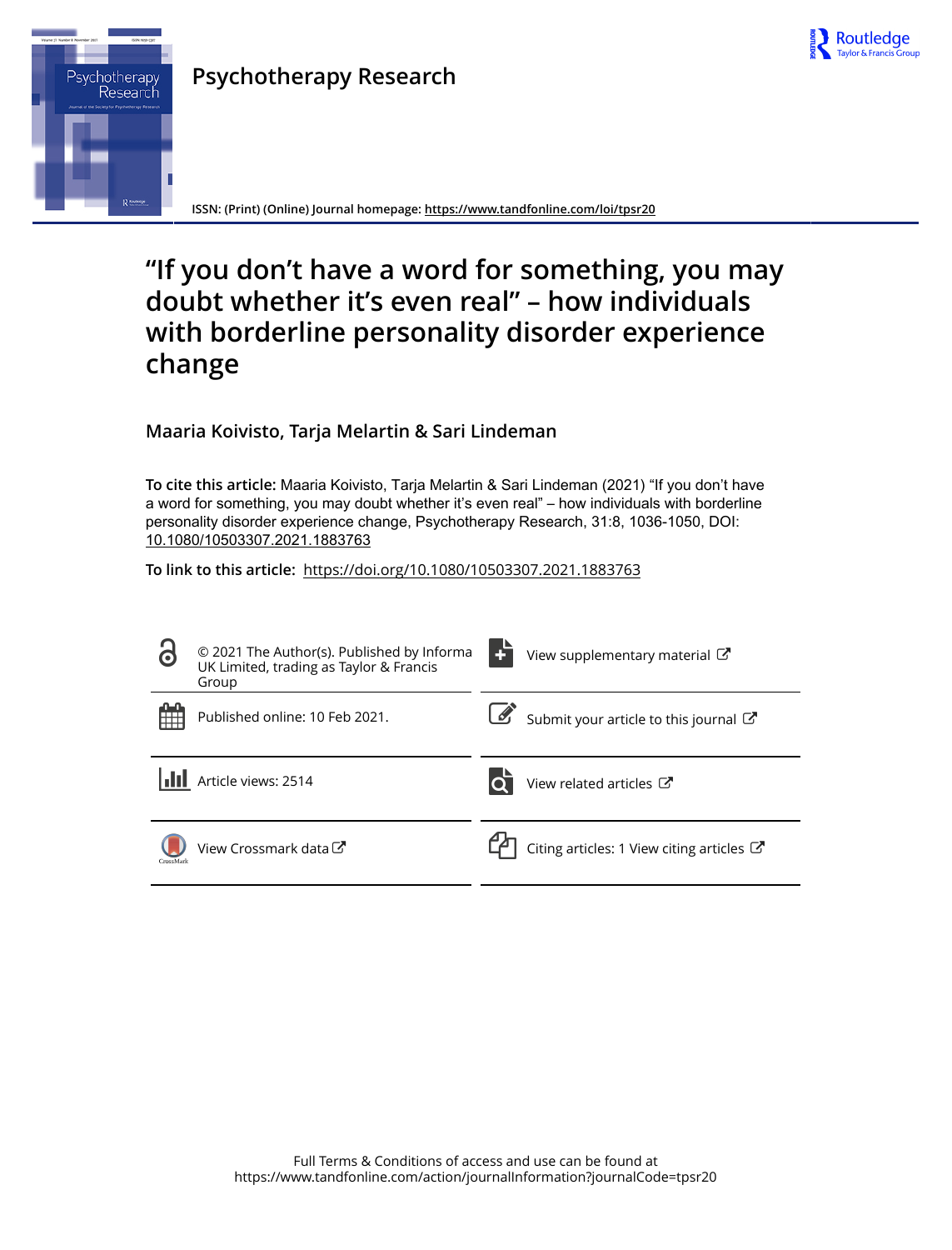### EMPIRICAL PAPER

# "If you don't have a word for something, you may doubt whether it's even real" – how individuals with borderline personality disorder experience change

## MAARIA KOIVISTO $\mathbf{0}^1$ , TARJA MELARTIN<sup>2</sup>, & SARI LINDEMAN $\mathbf{0}^3$

 $^1$ University of Eastern Finland, Finland;  $^2$ Helsinki University Central Hospital, Helsinki, Finland &  $^3$ University of Eastern Finland, Central Finland Health Care District

(Received 29 August 2020; revised 25 January 2021; accepted 25 January 2021)

#### Abstract

Objective: This study explored how psychological change was experienced and what treatment-related factors or events were perceived as supporting or hindering their process by individuals with borderline personality disorder.

Methods: Eight BPD sufferers attended a 40-session psychoeducational group intervention at a community mental health care center. At intervention end, personal experience of meaningful change was explored in an in-depth interview and data were content-analyzed. Change in BPD symptoms was assessed by the Borderline Personality Disorder Severity Index IV interview.

Results: The qualitative content analysis on subjectively perceived meaningful change yielded three core categories: (1) improved ability to observe and understand mental events, (2) decreased disconnection from emotions, emergence of new or adaptive emotional reactions and decrease in maladaptive ones, and (3) a new, more adaptive experience of self and agency. Accordingly, (1) learning and (2) normalizing emerged as the main categories of helpful treatment factors. In turn, treatment-related factors perceived as obstacles were: (1) aggression in the group, and (2) inflexibility. With respect to symptom change, four participants were considered clinically as remitted, and two showed a reliable change.

Conclusions: Long-term psychoeducational group therapy seems to enhance mentalization / metacognitive functioning and promote self (or personality) integration in BPD patients.

Keywords: cognitive behavior therapy; group psychotherapy; integrative treatment models; personality disorders; qualitative research methods; process research

Clinical or methodological significance of this article: Acquisition of conceptual knowledge seems to facilitate selfobservation in BPD sufferers. It was found that learning about BPD can aid in making sense of and organizing of experiences. Psychoeducation might provide the initial impetus that activates deep cognitive-emotional processing. Groups can have unique benefits such as providing opportunities for collaboration in learning and normalizing participants' sense of self.

#### Introduction

The last 30 years has seen enormous progress in the treatment of borderline personality disorder (hereafter BPD). Research has shown that symptoms of BPD are treatable, primarily by psychological,

psychosocial, and relational approaches (Choi-Kain et al., 2017). Highly specialized treatment programs have been developed and tested in randomized controlled trials (Cristea et al., 2017). Today, dialectical-behavior therapy (DBT), mentalization-based therapy (MBT), schema therapy (ST) and

Correspondence concerning this article should be addressed to Maaria Koivisto. Kankurinkatu 5 B 23, 00150 Helsinki, Finland. Email: [maaria.koivisto@fimnet.fi,](mailto:maaria.koivisto@fimnet.fi) [koivisto.maaria@gmail.com](mailto:koivisto.maaria@gmail.com)

© 2021 The Author(s). Published by Informa UK Limited, trading as Taylor & Francis Group

This is an Open Access article distributed under the terms of the Creative Commons Attribution-NonCommercial-NoDerivatives License [\(http://creativecommons.org/licenses/by-nc-nd/4.0/](http://creativecommons.org/licenses/by-nc-nd/4.0/)), which permits non-commercial re-use, distribution, and reproduction in any medium, provided the original work is properly cited, and is not altered, transformed, or built upon in any way.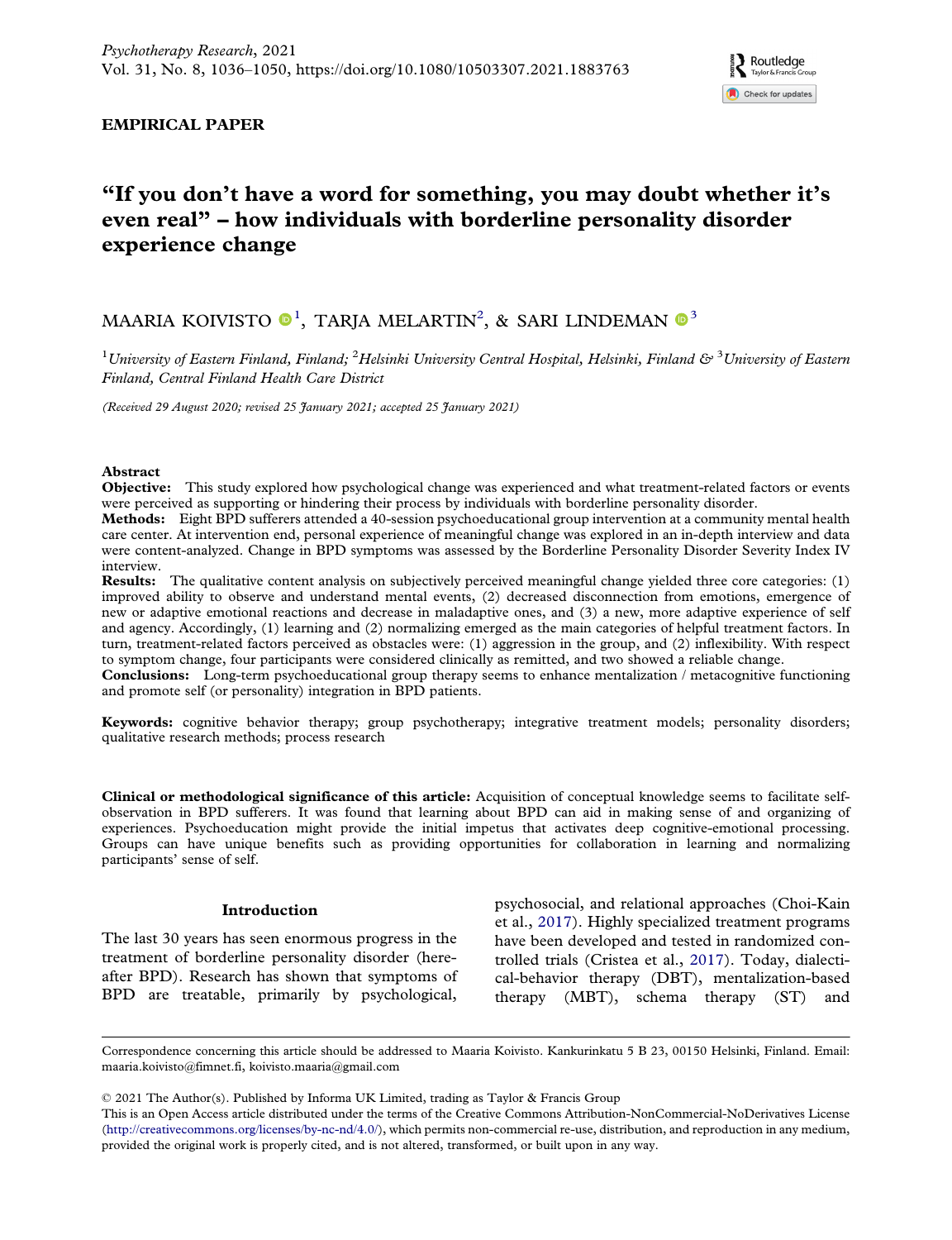transference-focused psychotherapy (TFP) are the established "big four" evidence-based treatments for BPD.

In addition to treatment trials, data from two well-designed naturalistic prospective longitudinal studies indicate a high symptom remission rate (Gunderson et al., 2011; Zanarini, Temes, et al., 2018). However, a disparity exists between symptomatic and functional improvement in BPD. Soloff (2019) hypothesizes that one reason for the significantly lower rates of psychosocial recovery compared to the high rates of diagnostic remission may be that the standardized quantitative reports of diagnostic remissions do not fully capture the clinical reality of BPD. Gunderson et al. (2018) compared four different theories underlying therapies for BPD: emotional dysregulation (DBT), mentalization failure (MBT), excessive aggression (TFP), and interpersonal hypersensitivity (good psychiatric management; Gunderson & Links, 2014). Karterud and Kongerslev (2020) added insecure attachment to this list, and also postulated that these features are dynamically intertwined (Karterud & Kongerslev, 2020). Although schema therapy was not included in the comparison by Gunderson et al. (2018), it has been suggested that insecure attachment and deprivation regarding the child's emotional needs also underlie BPD (Young et al., 2003). Thus, viewed from the perspective of personality development and integration, the relative slowness of functional improvement is not surprising.

Moreover, the **first-person** perspective of clients themselves may usefully expand the existing framework by furthering our understanding of the therapy process and illuminating processes of which therapists may be unaware. A recent major advance in this domain was the publication of a meta-synthesis of 14 qualitative studies exploring clients' experiences of their treatment for BPD and their recovery perceptions (Katsakou & Pistrang, 2018), which concluded that clients make changes in four main areas: developing self-acceptance and self-confidence; controlling difficult thoughts and emotions; practicing new ways of relating to others; and implementing practical changes and developing hope. Clients experienced change as an open-ended journey, a dynamic and gradual process that consisted of small steps, including setbacks as well as achievements.

However, little is known about how improvement is achieved. The processes and specific mechanisms through which treatment characteristics facilitate or promote change remain poorly understood (Katsakou & Pistrang, 2018; Silberschatz, 2017). To understand what works for whom, and how and under what circumstances is only possible at the

level of the individual patient. The identification of critical processes of change is likely to be clinically relevant, since it can help therapists recognize and foster unique opportunities for patient change as these occur during psychotherapy (Elliott, 1983). The examination of such events provides a direct window into what can, in the eyes of the therapy participants, facilitate or interfere with change; this in turn may lead to a better understanding and, ultimately, improvement in psychotherapy (Castonguay et al., 2010).

Katsakou and Pistrang (2018) also conclude that although the studies included in their meta-synthesis identified areas where people with a diagnosis of BPD made progress, they provided little information about how those improvements were reached. They suggest that more detailed accounts of change processes are needed in order to provide rich and nuanced descriptions of how therapeutic change occurs. The present study responded this call by conducting in-depth interviews with BPD sufferers who had attended a 40 session cognitive therapy group intervention.

#### Study Aims

The aim of this study was to explore participants' subjective experience of meaningful development and change and how they experienced the present intervention and events in therapy. A secondary aim was to investigate change in BPD symptoms. The research questions were: How do participants with BPD perceive meaningful change in themselves after attending a long-term psychoeducational group intervention? If they experience change in themselves, what processes do they highlight? Alternatively, how do they describe the lack of change? How do patients experience the intervention as a group intervention? What elements of the intervention or events during the intervention do they find helpful or unhelpful?

#### Method

#### Study Design

This process-outcome study was conducted in community mental health care services in the City of Jyväskylä, Central Finland. Applying a mixed methods research design, the qualitative component of the study aimed, through interviews, to trace and describe patients' first-person experiences of meaningful development and change and how they experienced the effect of different treatment factors on their change process. The quantitative component assessed change in BPD symptom scores at the end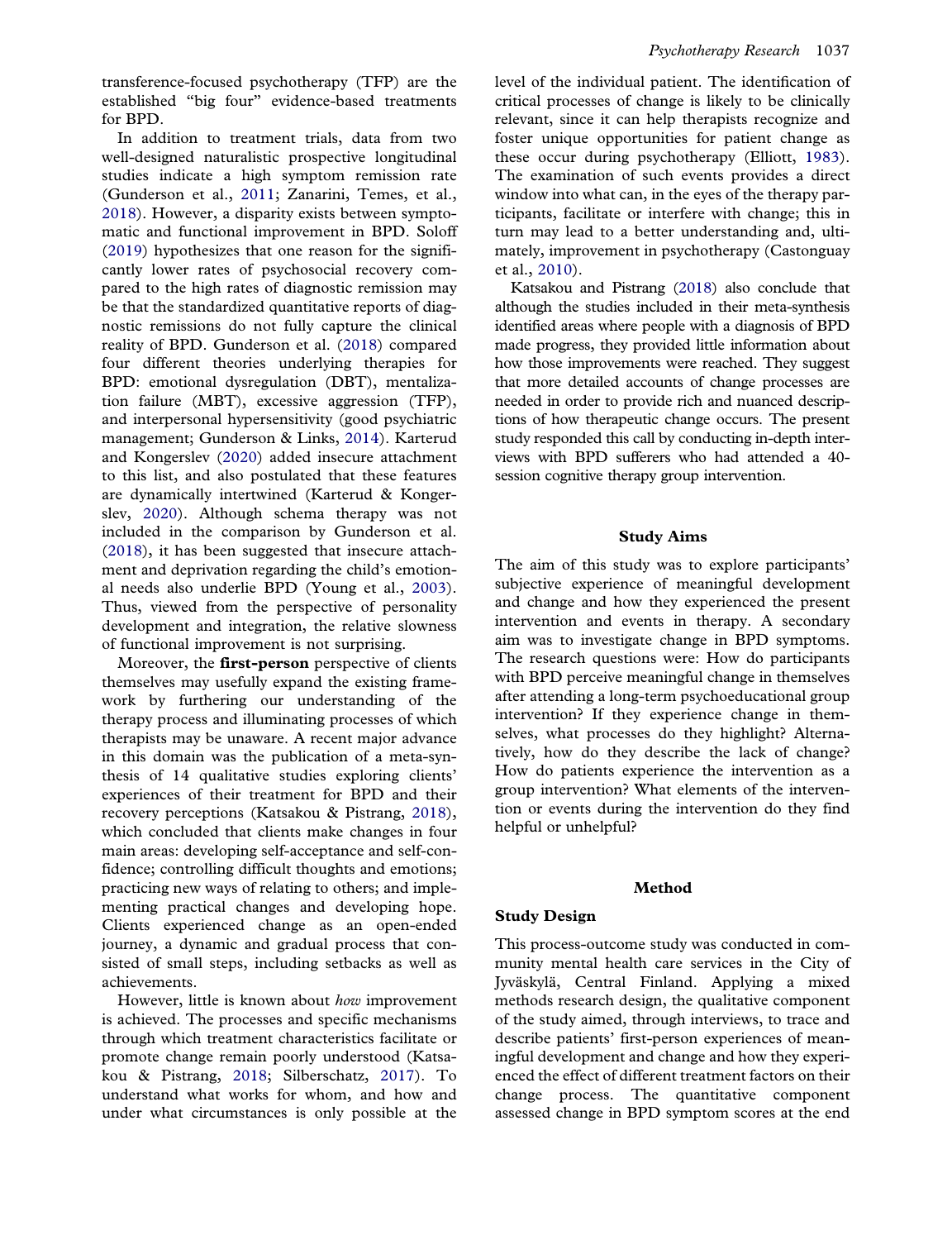of the 40-session psychoeducational group intervention.

Qualitative content analysis was the method chosen to explore subjective experiences owing to its data sensitivity, i.e., it allows the relevant themes to emerge from the data and is thus suitable for the study of idiographic experiences (Kyngäs et al., 2020). Change in BPD symptom severity was measured by the BPDSI-IV (Borderline Personality Disorder Severity Index-IV) interview. The assessments were conducted between June 2017 and October 2018 at the community mental health care center in Jyväskylä.

#### Recruitment and Setting

Participants were recruited from the community mental health care outpatient services of the City of Jyväskylä, which despite its name, forms part of the municipality's secondary, specialized psychiatric services. Professionals working in community mental health care outpatient services were approached, informed about the study, and asked to refer patients aged 18–65 years with BPD symptoms for potential recruitment. The study design was naturalistic. Professionals, as part of their routine work, informed patients with BPD diagnosis about the possibility to participate in the present study. The intervention that was part of the study was one that is routinely offered for BPD patients being treated at the community mental health care center and was not controlled for in the study. Hence, patients were simultaneously recruited for the study and the group treatment. Potential participants were assessed in order of referral. Since, owing to financial constraints, only one treatment group could be studied, recruitment ceased when the number of eligible patients reached eight.

The inclusion criterion was the Diagnostic and Statistical Manual of Mental Disorders, 5th Edition (DSM–5) diagnosis of BPD. Exclusion criteria were a DSM–5 diagnosis of a psychotic disorder or a substance abuse disorder necessitating detoxification prior to treatment. Exclusion criteria were assessed only clinically; no other structured evaluations were performed. The referred patients were assessed for eligibility using the Finnish version of the Borderline Personality Disorder Severity Index IV interview (BPDSI-IV). No other diagnostic evaluations were performed. Based on the eligibility interview, one patient with a primary diagnosis other than BPD (post-traumatic stress disorder) was excluded. All the eligibility assessments were performed by the first author (MK), except one (performed by SL).

#### Treatment

#### Group Intervention

The intervention, which consisted of 40 weekly 2-hour psychoeducational group sessions conducted from August 2017 to June 2018, was originally developed in Northern Finland to meet the needs of public mental health services (Oulu BPD model; Leppänen et al., 2016). The group was led by two experienced psychiatric nurses who delivered the treatment as part of their routine work at the community outpatient mental health care center. The framework integrates elements drawn from cognitive and behavioral treatment models designed to treat BPD. One of the main components of the intervention is patient education in schema therapy using the concept of schema modes (Online Supplement 1). A table delineating the content of the sessions is presented in Online supplement 3.

#### Adjuvant Treatment

In addition to group treatment, all patients continued their pre-existing treatment as usual (e.g., weekly individual sessions with their psychologists or psychiatric nurses as well as medication) at the community mental health care center. This treatment would, if needed, also continue after intervention end. Adjuvant treatment was not controlled for in the present study, and hence it was not integrated or coordinated with the group intervention. While some of the individual therapists were familiar with BPD treatment or with the Oulu BPD model, others were not.

#### **Participants**

Seven of the eight patients included in the study were female. Patients were aged 23–42 (mean 30, median 26) at study start. At baseline, the participants' average BPDSI-IV (Borderline Personality Disorder Severity Index IV) score was 31.1 indicating moderate to severe symptoms. On average, the participants suffered from marked functional impairment, as reflected in the fact that only two were working or studying at entry into the study. One patient was attending a work try-out as occupational rehabilitation and five were receiving disability payments. No structural assessment of functioning was performed.

#### Researchers

All the present authors are psychiatrists and cognitive-integrative psychotherapists specialized in the treatment of BPD. TM has a PhD and is also a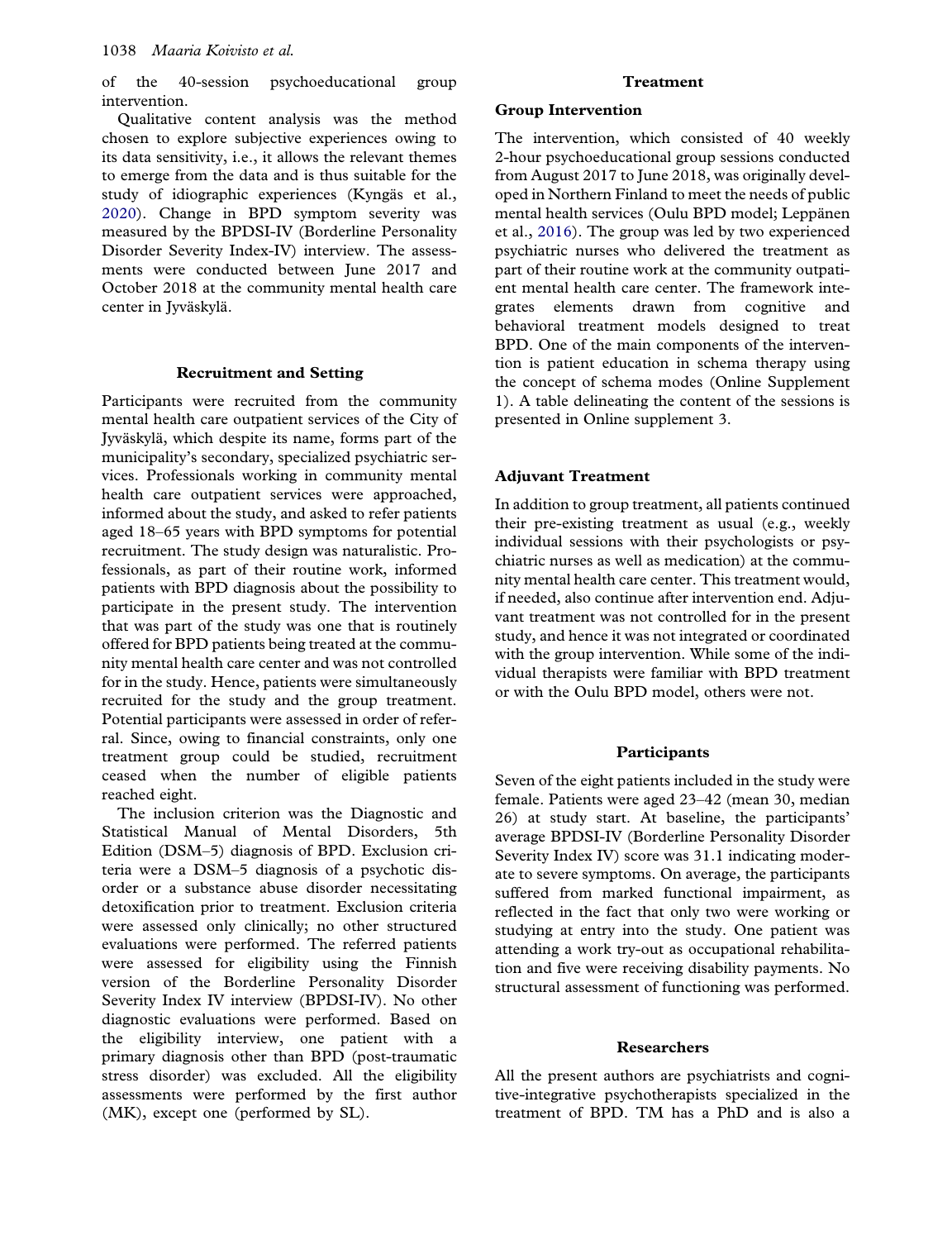psychodynamic psychotherapist. SL is a professor in psychiatry and one of the developers of the intervention, while MK and TM had nothing to do with the development of the intervention or the organization that delivered the treatment. MK conducted all the interviews except for one eligibility interview, which was conducted by SL. MK and TM analyzed the data and had no communication with the treatment providers.

#### Data Collection Method

All the interviews were carried out at the community mental health care center. The in-depth interviews exploring participants' first-person experiences and the BPDSI-IV interviews measuring symptom change were conducted soon after intervention end. These interviews were executed in close succession, the BPDSI-IV immediately after the in-depth interview. As the same interviewer conducted all the interviews, there could be no blinding during the data collection. All eight participants (100%) were interviewed, and all the in-depth interviews were videotaped.

The BPDSI-IV interviews were conducted twice: pre- and post-intervention. All the BPDSI-IV interviews conducted to ensure eligibility were audiotaped except for one, which was due to technical error. The post-intervention BPDSI-IV interviews were videotaped.

#### In-depth Interview

The major part of the data consists of responses to a semi-structured in-depth interview in which patients were asked to reflect on their experience of personal development or meaningful change (or lack of it) over the past year during the group intervention. The questions used in the in-depth interview are presented in Online supplement 2. In this study, we were interested in responses to questions 1-4, i.e., to the questions that asked participants to reflect on their experience of personal development or meaningful change over the past year during the group intervention and the contribution of treatmentrelated factors or events to their change process.

#### BPDSI-IV Interview

The BPDSI-IV (Borderline Personality Disorder Severity Index-IV) interview scores comprise the quantitative data. The BPDSI-IV is a clinical interview assessing the frequency and severity of BPD symptoms during the previous three months. The

purpose is to provide a quantitative index of current symptom severity. The BPDSI-IV is based on the DSM criteria for BPD and consists of 70 items organized into nine subscales: (1) abandonment, (2) unstable relationships, (3) identity disturbance, (4) impulsivity, (5) parasuicidality, suicide plans and attempts, (6) affective instability, (7) emptiness, (8) outbursts of anger, and (9) paranoid ideation and dissociative symptoms. The frequency of occurrence of each item over the previous three months is rated on an 11-point scale from 0 (never) to daily (10). Answers are then scored from never (0 point) to daily (10 points) or rated on a 5-point Likert scale (Giesen-Bloo et al., 2010; Leppänen et al., 2013). Previous research has found a cut-off score of 15 between patients with BPD and controls, with a specificity of 0.97 and a sensitivity of 1.00 (Giesen-Bloo et al., 2010). Recovery is defined as achieving a BPDSI-IV score of less than 15. Reliable change, which reflects individual clinically significant improvement, is achieved when the improvement is at least 11.7 points (Nadort et al., 2009). No systematic measurements other than the BPDSI-IV interviews were performed.

#### Data Analysis

Qualitative content analysis was applied to the indepth interview data. This methodological approach was chosen because it allows both inductive and deductive classification and interpretation of data (Kyngäs et al., 2020). The preliminary approach to the data was inductive. MK immersed herself in the videotaped interview data and transcribed the interviews verbatim. The parts of the text that covered responses to questions 1–4 were extracted and compiled into a single text. This text, which forms the unit of analysis, was then divided into meaning units, e.g., words, sentences or paragraphs that describe a single idea. The meaning units were then condensed, and the condensed meaning units were abstracted and coded. All the text fragments from subsequent interviews sharing the same meaning were then assigned the same code. Units were then clustered based on their shared meaning, to form larger categories.

MK frequently went back over the transcribed in-depth interview data. MK and TM reviewed 80% of the videotaped in-depth interview data together and discussed and revised the preliminary codes and clustering decisions made by the first author. SL read the transcribed data and negotiated the clustering.

The BPDSI-IV was scored soon after the interview. As they were not blinded, the researchers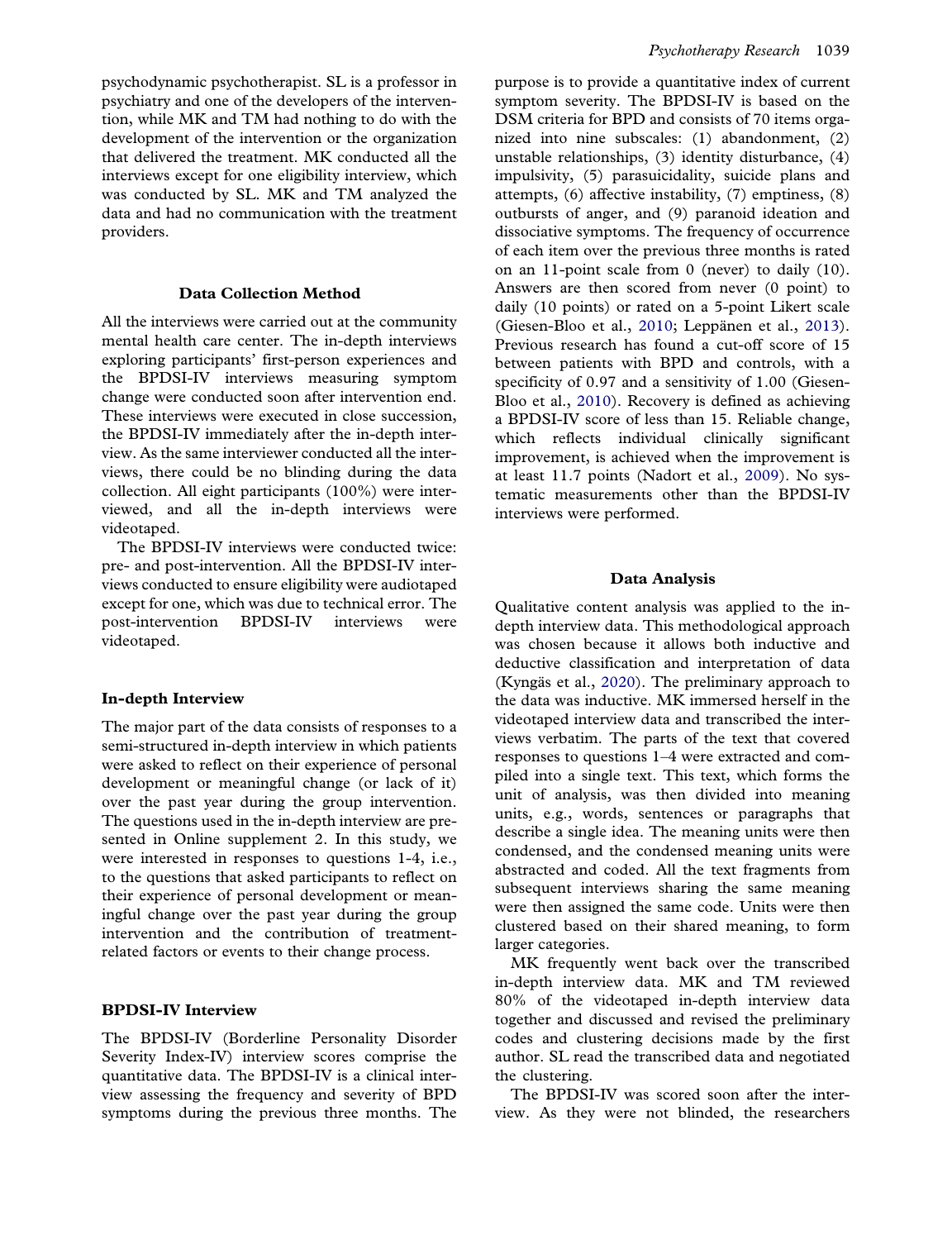were aware of the participants' remission status when analyzing the qualitative data.

#### Reflexivity

In qualitative research, researchers are interpreters of basically ambiguous human experience (Binder et al., 2012). In trying to understand research participants' experiences, some reconstruction of meaning is necessary and unavoidable (Morken et al., 2019a). Researchers' pre-assumptions inevitably have some influence on the findings in qualitative research meaning that the results of phenomenological exploration are co-created.

The exploration phase in qualitative research is often carried out in an interview context where experiences are recalled and relived in an interpersonal situation. The interview is thus much more than a data-gathering method, reflection on the interview relationship being an essential part of the research process, as the quality of this relationship determines what parts of the participant's experience become accessible and what parts remain unarticulated (Binder et al., 2012). For example, in the exploration phase of the current study, the interviewer noticed how subtle signals on her part influenced the interviewees. If, for example, her response was delayed due to a focus on note taking, some interviewees might start second-guessing their experience or even shut down. She also noticed that to be able to reflect upon their experiences and deepen their descriptions, some participants needed a lot of validation. She was concerned that, by so doing, she might be in danger of facilitating talk about what interested her personally and thereby disproportionately intrude her own mindset on the interview. She therefore sought to adopt the stance of a benevolent follower who would, nevertheless, structure the interview.

In the data abstraction phase, we noticed a major tension between our desire to remain close to the participants' lived experience while in part interpreting this by applying the theory and language of psychotherapy. We provide excerpts from the data both to increase transparency and help the reader follow and evaluate our reasoning.

#### Ethics

This study was approved by the ethics committee of the Central Finland Health Care District on 9th May 2017. All participants provided a written informed consent after receiving a full description of the study procedure.

#### Results

In this study, the quantitative part focused on change in BPD symptoms while the qualitative part explored participants' subjective experience of meaningful change and their views on how different treatment factors and events were related to their individual processes.

#### I. BPD symptoms

Four patients (50%) were considered remitted based on their BPDSI-IV interview, conducted soon after the intervention had ended. Two patients (25%) were considered to have experienced a reliable change and two (25%) to have remained unchanged.

#### II. Subjective experience of meaningful change

Based on the in-depth interviews, a total of 22 areas of change were initially coded. These codes were grouped into larger categories based on their shared characteristics. Three main areas of change were identified: (1) improved ability to observe and understand mental events in oneself and others, (2) decreased disconnection from emotions, and emergence of new, adaptive emotional reactions and decrease in maladaptive ones, and (3) a new, more adaptive experience of self and agency.

1. Improved Ability to Observe and Understand Mental Events in Oneself and Others. All eight participants, regardless of their remission status, reported having experienced changes in their ability to perceive their experiences with increased accuracy in the present moment and to make sense of them. Most participants perceived this emerging ability to obtain a meta-perspective, i.e., being able to "mentalize" what happens in the moment at hand, either in their own mind or in relation to others, as a major and very meaningful change. Importantly, this improved ability was often informed by a kind and compassionate tone:

Íve become kind of very mindful of what I'm feeling and why is it that I'm feeling that way … I learned like to relate to myself in a way … like I would relate to a little child or baby, like why are you feeling bad like are you hungry? Or do you feel some discomfort or are you hurting and so on? Are you tired and so on? … Like you become mindful of this kind of stuff … That was like really, really, like really helpful. (becomes moved).

When able to understand mental events as representations as opposed to absolute truths,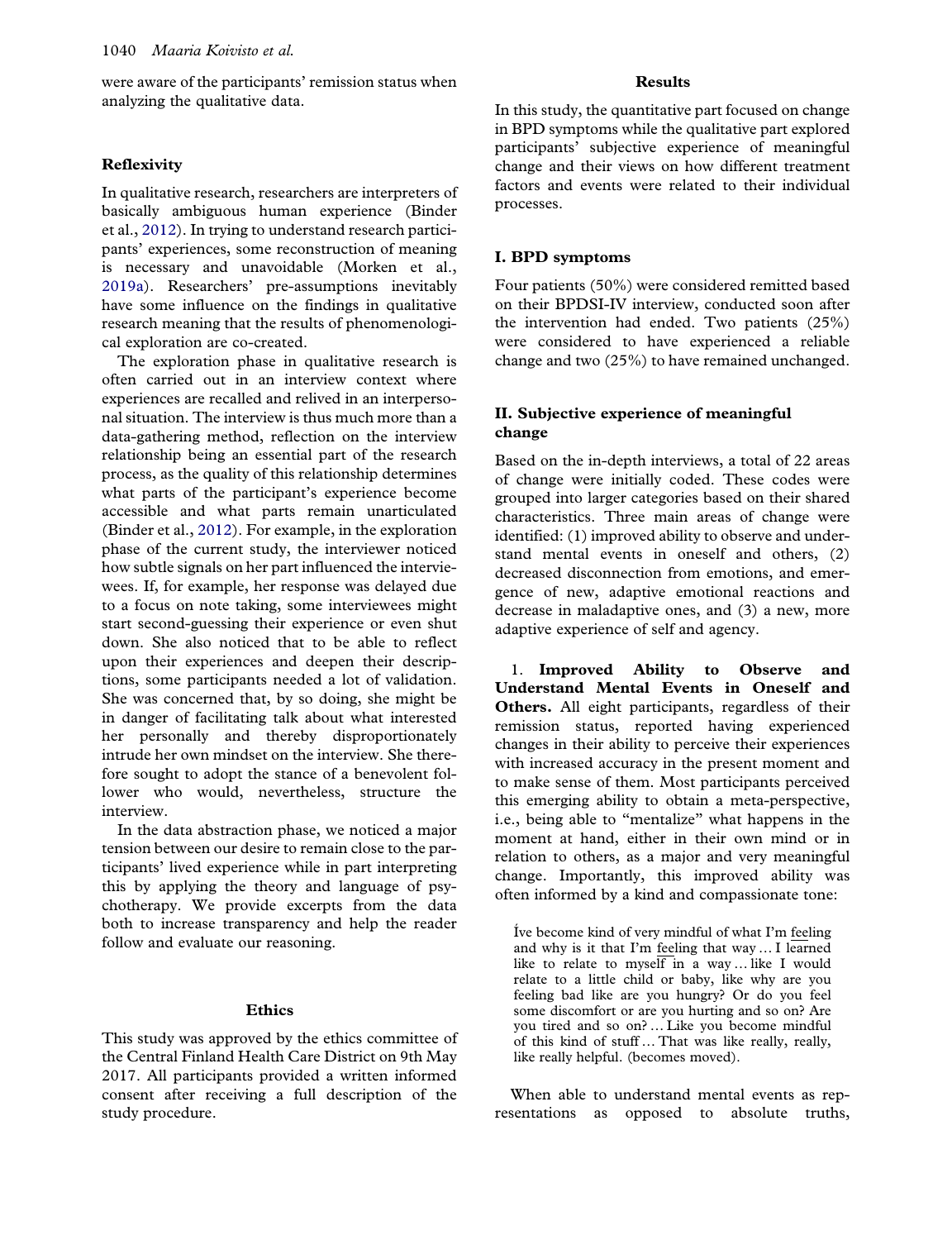participants became less incapacitated by them and better able to engage in functional behavior:

What was crucial for me in the group, was to get a grasp of 'I am not a valid person' which has affected every aspect of my life. Previously, I wasn't able to set any goals because it was a fact for me back then when the group began … During the course of the group, I got a steadily growing sense that this might not be a truth or that it might be a distorted view.

One patient felt that learning to deliberately focus her awareness on the present moment had been curative for her. This ability had ended her longstanding suicidal ideation and urges that had resulted in a serious suicide attempt a few months before the group started. For her, the improved ability to be present also seemed to serve as a basis for better understanding herself and others.

Four participants described how their relationships with partners and friends had improved. For example, improved mentalizing helped patients to understand that each person has his or her own thoughts and feelings, and thus they became more capable of allowing others to freely experience their own thoughts and feelings. They were able in more nuanced ways to interpret situations where they sensed some disagreement. This, in turn, diminished their formerly strong sense of threat and desperation.

… realization that erm every person has those (schemas, modes, and coping strategies), like everything that works for me can be applied to others, too. My relationships with others have improved, that might be one (of the most meaningful changes).

For this patient, this kind of new understanding translated into more functional relationships. For example, if he realized that a friend of his was angry, he could choose to pause, postpone his own reaction and reflect on how it would be wise to respond in contrast to unmodulated knee-jerk responses that typically made things worse.

Half of the patients reported having gained new understanding of themselves in terms of their past. Being able to mentalize how their ways of experiencing, coping strategies, or symptoms had evolved helped them question their previous learning, which was no longer viewed as the only truth but understood as an imprint of their life experiences. Understanding how the past had affected oneself was associated with increased self-compassion, sense of agency and hope. For example, if the schema  $'Im$  not a valid persoń is learned, it can also be unlearned.

The capacity to regulate emotions was associated with improved ability to observe and understand mental events. All eight patients described how they had become more able to modulate their own behavior to match the requirements of the situations they encountered in their daily lives. Many patients described how their developing ability to stop and take a step back and to adopt an observer perspective towards one's mental states resulted in a better ability to regulate distress. As a result of this kind of intentional awareness, emotions did not last as long as they previously did. Patients also reported improved capacity to resist acting on emotional urges and that they did not lose their ability to function even when emotional.

You don't feel the need to do something when you are anxious nearly as often as earlier. You can just stop and analyze it a bit and then it doesn't last that long any more … And I feel that it might not be that crippling as it used to be. I can do things even if I'm anxious, like my whole life doesn't fall apart anymore.

2. Decreased Disconnection from Emotions, and Emergence of new, Adaptive Emotional Reactions and Decrease in Maladaptive Ones. The content analysis yielded a second core category, the theme of which was the processing of emotions. Seven out of eight participants, i.e., all but one who remained unchanged according to the BPDSI-IV, described an increased ability to stay connected to their emotions without having to cut them off. In addition, participants reported new, adaptive emotions and a decrease in less adaptive emotions.

a) Decreased disconnection from emotions

Five patients described how experiential avoidance had been one of their main regulatory strategies for as long as they could remember. They also reported that their awareness of the various strategies they used to disconnect from their mental contents had increased. Now that they were willing to attempt to establish more contact with their emotional experiences, they were working to implement change in the conscious parts of their avoidance strategies. The resulting emerging ability to feel more and feel oneself to be authentic was welcomed, although some participants also described feeling acutely sensitive and aggrieved when trying to allow themselves to experience what was in their minds. One patient also described how she had lost her previous level of functioning when trying to stay in contact with her experiences, as she did not yet have the skills to deal with overwhelming emotions.

Besides detaching from emotions, another strategy that had buffered participants against painful emotions was angry protection: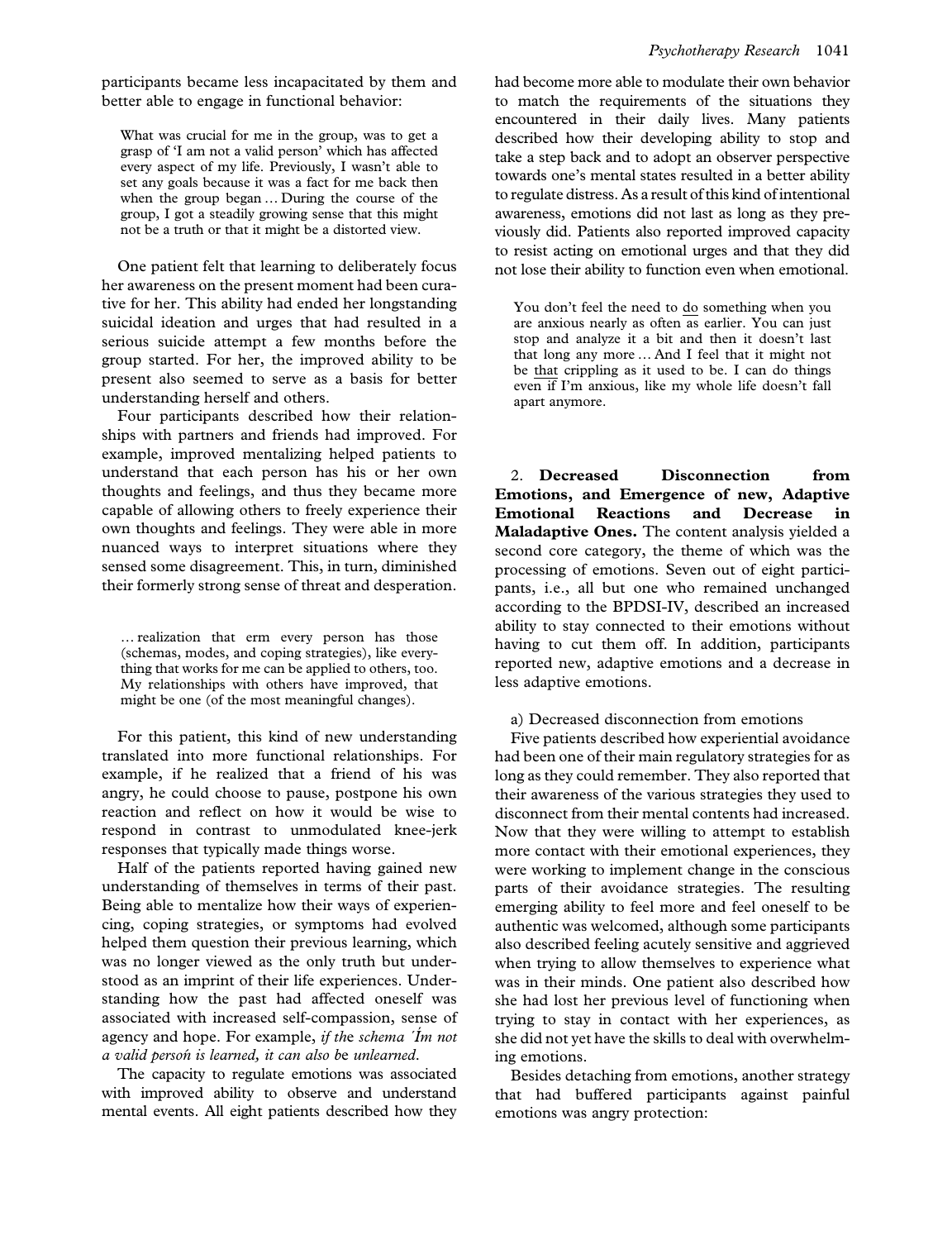I feel this is new in me: I can apologize for doing something and I dare to make an apology and I now dare to really admit 'I was wrong'.

This patient offered examples of how the ability to allow oneself to be more vulnerable in relationships and a decreased need to defend oneself had exerted a positive influence on her relationships.

b) Emergence of new, adaptive emotions and decrease in maladaptive emotions

Learning about the development of BPD and further elaborating on the theme during group discussions triggered memories and emotions.

What I've noticed is that previously I kind of had very few memories of my childhood but now that I've recalled the bad stuff, I also have recollection of some nice memories … Yesterday, when I was at my boyfriend's place, he asked if he could have a closer look at my teddy bear … and then I remembered somehow very vividly the moment when I was buying that teddy bear when I was ten … It was interesting, 'cos somehow, previously I havent been able to recall almost anything at all (of childhood) … It's nice to notice how my whole childhood kind of erm opened up my memory to more … at first, bad things and then good memories, too.

Participants described sorrow over what had been missing in their lives and what was still missing, and adaptive anger towards those who had exploited them or failed to meet their needs. They also described decrease in self-hatred, guilt, and shame:

The most crucial thing was that this is not my fault, that it makes sense I have this (BPD), there's a logical reason for this. I've done what I've done, my behavior has been what it's been, it makes sense. 'Cos I've always wondered why I behave like this. Why do I fuck everything up, why do I do reckless things … I kind of compensated for what I had to endure myself back then (in childhood) … Now that my awareness has increased, now that I know why I behaved like I did, it also means I can forgive myself.

Self-compassion and pride were mentioned as new emotions. Sometimes waning of the internalized punitive self-concept enabled emergence of these new emotions. However, self-compassion increased even in those who had not, at least explicitly, suffered from harsh self-criticism.

Hopelessness is a very prevalent secondary emotion in BPD. Three patients explicitly mentioned the emergence of a new counteracting feeling, hope. While others did not explicitly name hope as a discrete emotion, a decrease in hopelessness or an increase in hope was indirectly evident in their accounts, e.g., in how they expressed their new willingness to live, in the cessation of their previously unrelenting suicidal ideation, in their increased trust in their own competence to deal with daily hassles or in their ability to plan for the future.

3. A new, More Adaptive Experience of Self and Agency. The content analysis yielded a third core category that reflected change in the experience of self. Importantly, only patients who were classified as either remitted or having achieved reliable change described experiences in this category.

a) Attenuation in internalized harshness and emergence of one's own voice

Three patients described attenuation in the harsh way of relating to oneself. One of them reported this to be among the most important experiences in her change process. As one example, she described a recent moment in a fitting room when she noticed that her previous self-berating attitude was no longer coloring her self-observation:

I didn't have thoughts like "ugh, how ugly you are, you're no use to anybody, your belly is ugly, ugh" … instead … I felt sorrow … Maybe for the first time in my life, I saw myself in the mirror as I really am or I think I saw myself as I really am … And somehow, I have a growing sense of … like I have to take better care of myself. For example,  $\overline{I}$ smoke and I genuinely now have a constantly growing sense that, for example, I have to quit smoking, that it's bad for me … Íve always known that it's bad for me but now there is a sense that it's no good to me and I can decide whether I do this for myself.

In addition to enabling more realistic self-observation, change in the harsh self-concept resulted in feelings of sorrow, self-compassion and need for self-care. Throughout the interview, this patient's narrative suggested that the waning of internalized punitiveness had played an essential role in enabling her self-actualization:

I'm not drifting any more … Previously, I didn't feel I was able to choose, I didn't have the possibility to choose, to make decisions concerning me … Gee, I suddenly realized … for example, I can start studying. I can become something if I work towards that. I can do that because I'm adequate, I'm valid … 'cos I'm worth it. And one thing: I can do it even if it all went wrong … I don't need to succeed … It's ok to fail. 'Cos previously, failing at something was like < makes a gesture of cutting her throat >.

Some descriptions revealed how the change in internalized harshness was related to positive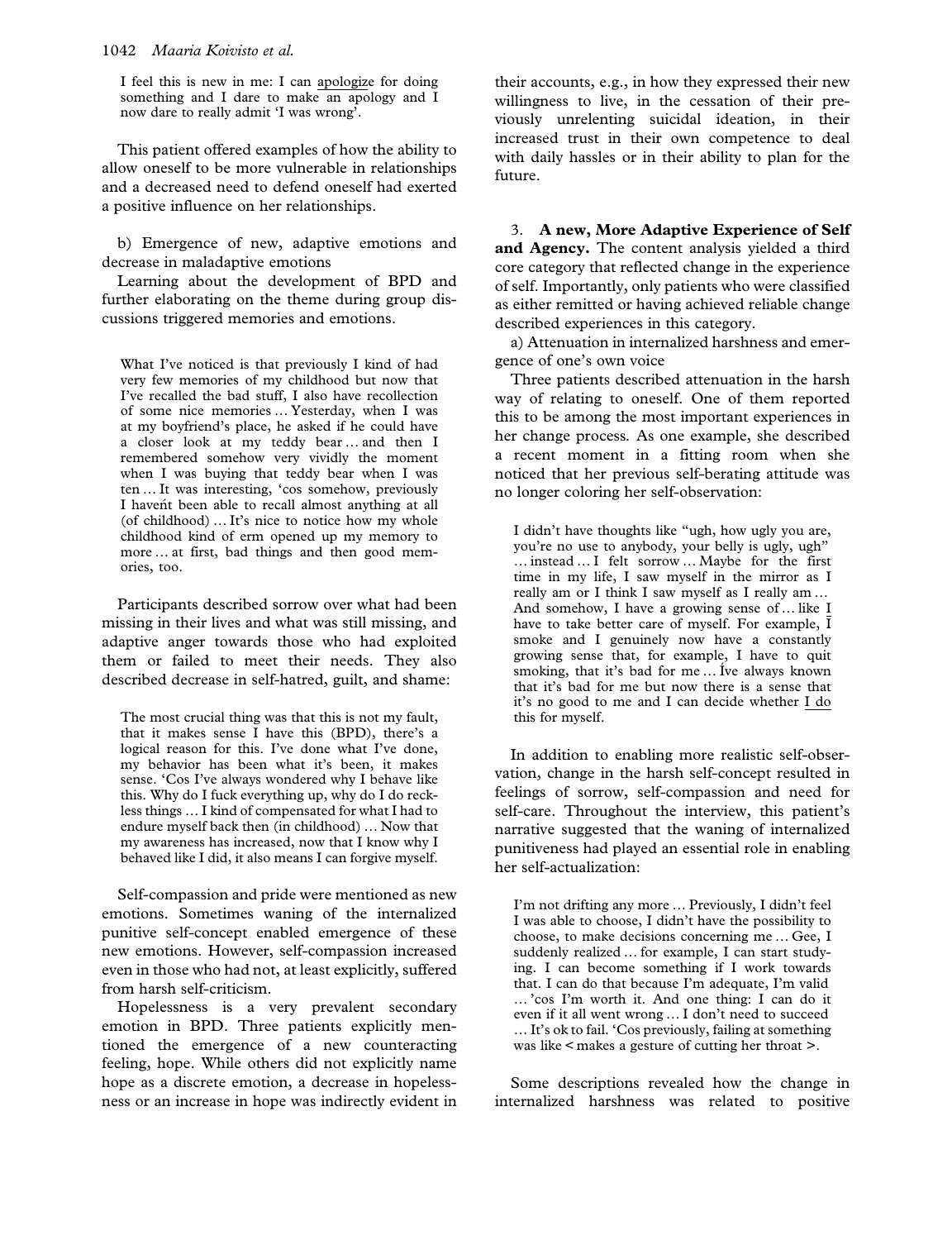change in the other-oriented, self-forgetful, or submissive coping strategy:

Previously, in my life, I didn't actually do anything I myself kind of wanted to do … I always kind of tried to understand what the other person like wants to do and for example <laughter > I made food only if someone else was also going to eat it and then I did it in just the way the other person wanted it done and then I might even make something I didn't even like butit was the right thing to do'cos the other person preferred it … I'd like learn to relate to people in a completely new way … like somehow genuinely and … I feel I've begun to hear my own voice that I somehow I haven't heard earlier what I'd like and so on kind of erm I feel this (the group) gave me a good start for something like kind of being able to build the kind of life I would like to have.

#### b) Self as continuous and existent

One patient described how the ability to identify her own opinions, interests and preferences was related to her becoming more consistent and stable across different situations. Previously, she had experienced a weak sense of self that even made it difficult for her to be alone. She described how her previous need to accede to other people's wants and opinions changed as she grew stronger:

I'm able to stick to my own … or I'm able to identify what is like my own opinion and … I'm not like a chameleon any more, at all, that has almost completely ceased … There was a time, when I didn't know at all what I like and because of that, I was unable to be alone 'cos if I was alone, there was no mirror. There was no possibility to mirror what I might be interested in or what I should do at the moment … That was quite bad earlier … In a way, I feel like I exist or I am able to see the future, too. There's not only this moment that's going on right now … that's quite a major insight.

For her, the ability to identify and validate her own perceptions seemed pertinent to the process where the self became more stable and continuous.

#### III. Treatment factors and events perceived as helpful or hindering

We also asked participants to describe what treatment-related factors they had experienced as either facilitating or hindering their process. The qualitative content analysis yielded two main categories of helpful factors: (1) learning and (2) normalizing. Accordingly, two main categories that were perceived as hindrances were found: (1) aggression in the group and (2) inflexibility of the treatment. In some instances, participants also described how different factors or events had affected them. Thus, when the data allowed, we sketched links between treatment-related factors and areas of change.

#### Treatment Factors or Events Perceived as Helpful

1. Learning. Acquiring information, especially about the development of BPD and mental states, the so-called schema modes typically encountered in BPD, but also about interpersonal cycles and various skills was regarded as helpful. The concepts facilitated self-observation, expressed in utterances such as "This is the voice of the Punitive authority mode", "Now I'm acting from the Compliant surrender mode", "I want to activate my observer self" or "Are there factors that increase my vulnerability to emotions right now?" Conceptual knowledge aided in making sense of and organizing experiences that were elusive: "If you dont have a word for something, you may doubt whether it´s even real". It helped patients when they aimed to take a healthy distance from their mental states and regulate them.

In my opinion, it's indeed information that is the curative thing here … because it helps me to get a clearer sense of my experiences. Organizing is the correct word for how the group affected me. I can organize things in my mind, that's the point … When I realized that there are different self-states, I realized that the voice of the Punitive parent isn't my own. It´s her voice. I realized I don't need to listen to it anymore. It was awareness of that selfstate that enabled me to expel it … to literally push it at arm's length (demonstrates with a gesture) … It's this distance that enables me to feel that it's outside of me, it isn't part of me anymore. I can disagree with it, but what's even better, I can engage in a dialogue with it … But in order to change, in order to be able to put it at arm's length, you first need to do a lot of ground work, realize many things (gestures towards the group workbook).

Obtaining information on BPD and various skills also resulted in understanding that BPD is a treatable condition and that one can be an active agent in the change process. This seemed to be associated with an increased sense of self-efficacy and hope: "I can learn, I can practice, I can recover". Learning about the development of BPD triggered early memories and various emotional reactions described under the rubric Emergence of new, adaptive emotions and decrease in maladaptive emotions. Thus, learning was not merely a cognitive or a passive process where the patient was simply receiving information. Rather, it seemed that psychoeducation provided the initial impetus that activated cognitive-emotional processing, and that patients were active in processing new information. They were also very eager to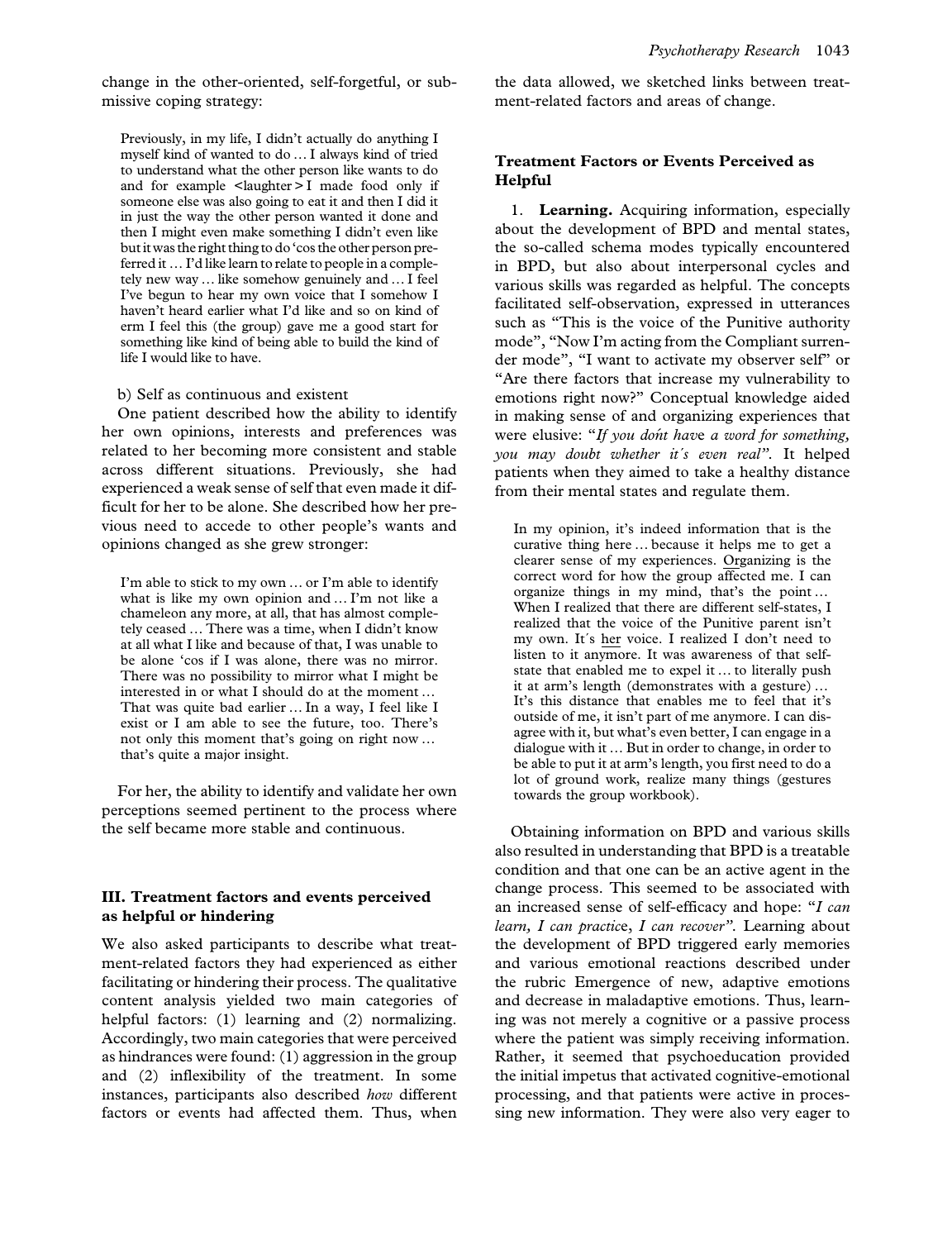learn from and with peers. For example, participants highly valued the detailed analyses of problem situations conducted in the group and collaboration in learning how challenging situations or emotions could best be approached, handled, and endured:

… if somebody had had some hassles, we figured out what had triggered the situation and what the factors underlying it were and then we kind of dissected the situation and figured out how it could be approached normally.

2. Normalizing. It seemed that the conceptualizations offered in the group were experienced as normalizing and kind. This seemed to set the tone for more compassionate self-observation. Besides information acquisition, peer experiences were commonly mentioned among the treatment factors or events perceived as helpful. Participants learned that others also experience difficult emotions, are sensitive or hypervigilant in interpersonal contexts, may distort information when emotional, etc. Being able to share, connect with and be understood by others seemed crucial:

It's such a strong feeling when you realize that first, you're not alone and then, that someone else has also been through that … I'm not defective like I used to believe, I'm not too weak … If these folks have experienced the same thing, my experience gets … validated and it becomes true … It's not that I've just imagined it, it's not that Íve just aggrandized everything in my mind … Ím not completely crazy as I used to believe.

This patient identified the above-described event, where she had shared her experience of annihilation of the self in the group and found that two peers were able to relate to it, as one of the most powerful episodes in her change process. Finding out that others were like oneself was healing:

Others' experiences (had a major influence) … We had many similarities … very many and … for example, when someone told us that she had got a job or something like that, I started to feel like "I may be able to start working as well" … I've been receiving disability payments for about five years or at least four and a half years now … I started to think that I might also be able to do that (start working) … You start to feel like normal, you don't feel yoúre like … kind of, some kind of problem case, in any way … You feel that it's normal to have feelings like that from time to time … The group actually had a major role in that I've now been able … This fall, I'll begin a work try-out and next fall, I'm determined to start studying.

Peer experiences seemed to help participants to validate and normalize not only their emotions, but their whole self. This could translate into agency. As one's self-concept became increasingly positive and patients no longer perceived themselves as fatally flawed, they were able to act in a new way.

#### Treatment-related Factors or Events Perceived as Hindering Change

1. Aggression in the Group. Besides being beneficial, peer experiences were also experienced as the most important hindrance to development and change, inducing hurt or even harm. Half of the patients reported being troubled by aggression expressed in the group. Two patients who described experiencing a particularly strong reaction to their peers' behavior, reflected on how aggression reminded them of their own former aggressive behavior. In addition, for some participants, displays of aggression in the group triggered early traumatic memories, hypervigilant scanning for potential aggression in others, and strong avoidance reactions:

I suppose one instance was enough for me … It cut too deep inside and made me recall my time at junior high school … Exactly the same feelings surged, directly from the time at junior high ... so I felt I won't take this anymore, this issue is concluded now … I felt insecure, and that made me retreat into my shell, like into that Protector mode ... like "I dont really have anything to say" … If I'm in that Protector mode, I feel "ok, this was enough, I can leave right away" … I feel I can't get anything out of this (group treatment) anymore … In fact, if there was some argument, I kind of avoided it because reopening my wounds doesn't aid me in healing myself, but rather drags or actually dragged me down again.

Importantly, the participants who reported being most disturbed by aggression in the group also reported no benefit from the treatment in the BPDSI-IV interview.

One member's behavior was sometimes experienced as aggressive by some but not all group members. This participant differed from the others in that she was emotionally more constrained and more prone to rely both on rational processing and on overcompensation strategies. She pondered whether, due to these qualities, she might have appeared to others as having no problems. In return, the group pressured her to express more vulnerability and to open up more than was possible for her at the time. However, she recognized that her holding back was at least partly fear-based:

For me, it (change) means that I analyze my thoughts and, and like cognitively process them … I'm not sure whether I'd ever been ready to go there (to sharing emotions at the expressional level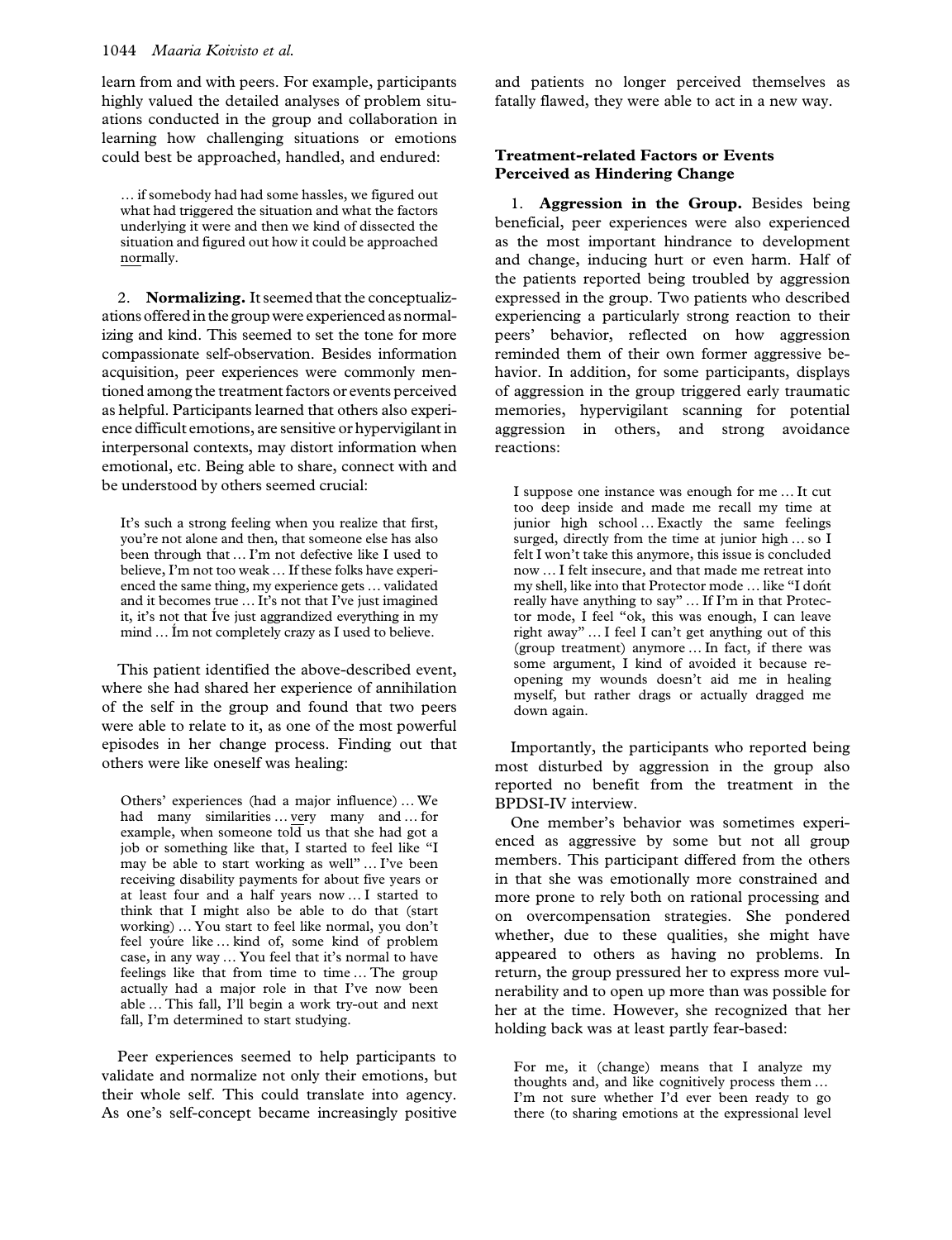in the group) … Be it any situation, if I broke down there in the group, if I couldn't cope with talking about something or the like, that wouldn't bring me any further, rather backfire … One thing I very often brought up there (in the group) was that I don't want to lose control because I'm not able to tell whether I am the person who cries gracefully or whether I'm someone who shrieks and goes red in the face. I can't tell, and I somehow don't want to know.

This patient, too, was left with the feeling of not being understood and not able to connect with others. Consequently, she resorted to an even stronger intellectualization and distancing of emotions in the group context.

To conclude, the participants in this group remained insufficiently encouraged to engage in the further exploration and management of aggression. This outcome seemed to strengthen their reliance on their old coping strategies. The feeling that they had to protect themselves or overcompensate for their vulnerabilities seemed to block their sharing of their underlying adaptive emotions or needs.

2. Inflexibility of the Treatment. Some participants experienced the wordings of the mindfulness exercises practiced at the beginning and end of each session as aversive. They had previously attended another group where the exercises varied from session to session and also wanted to discuss this possibility in the present group. However, the original wordings were retained, which left some group members with the feeling that genuine negotiation was not possible. For one participant, the most difficult aspect of this situation was her feeling that the other participants' wishes were valued more highly than hers. She felt that the group leaders sided with those in the group who wanted to limit the amount of time spent on discussing potential revisions of wording. For her, this episode resulted in a rupture in the therapeutic alliance that was never fully repaired. She described the strengthening of her old coping strategy, namely, acting compliant while hiding her true feelings such as disappointment and anger:

At first, my approach was, that I'll try to be myself in the group (but then) I noticed that some stuff (in the group) was allowed here while some was not … I was able to present an edited version of myself in good time so that I was accepted (compares herself to the above-mentioned group member) … I made use of the same coping strategy I had used at home … I'm able to behave in a way that I can survive … It has always been easiest not to be myself, but to behave as others want me to behave.

#### Discussion

In this study, we explored (1) what factors BPD sufferers themselves considered meaningful in their process of personal development and change and (2) what treatment-related factors or events contributed to or hindered this process. We contrasted these narratives with their medical recovery status as assessed by the BPDSI-IV.

The main area in which participants perceived themselves to have made progress, was in their improved ability to monitor and understand mental events in oneself and others. Second, participants reported increased ability to be in contact with their own emotions as a major positive change. We also noticed a decrease in maladaptive emotions such as unjustified guilt, shame and hopelessness and the emergence of new, adaptive emotions such as hope, pride and self-compassion. Third, only patients who had experienced change in their BPD symptoms (either reliable change or remission) described changes that could be understood as reflecting a more adaptive self-experience. Most importantly, the waning of harsh or punitive internalizations and the ability to identify and validate one's opinions and preferences seemed a meaningful part of their more adaptive self-experience. Fourth, we observed complex inter-relationships between meaningful changes.

To illustrate the inter-relatedness of meaningful change, participants had first, for example, to adopt a meta-perspective towards, or to be able to mentalize the internal voice that tells "you are not a valid person", since in the state of psychic equivalence (Bateman & Fonagy, 2012) "you are not a valid person" is reality and no alternative perspectives are possible. In other words, participants had to be able to distinguish between truths and mental representations. Importantly, this improved metacognitive awareness of mental states or the ability to explicitly mentalize was associated with a more compassionate attitude towards oneself. It also seemed that enhanced mentalization in combination with kindness towards oneself enabled an approach orientation instead of the previous avoidance behavior that had functioned as an attempt to feel safe. Acting - and possibly failing - became possible because they were no longer so closely coupled with punishment. In fact, it was found that some processes seemed to cut across nearly all domains, most importantly, self-validation, self-compassion, and agency.

Our findings on the relationship between internalized harshness and agency resemble those of Donald et al. (2019), who found that harsh self-criticism and punitive self-concept may impede the recovery process by preventing individuals from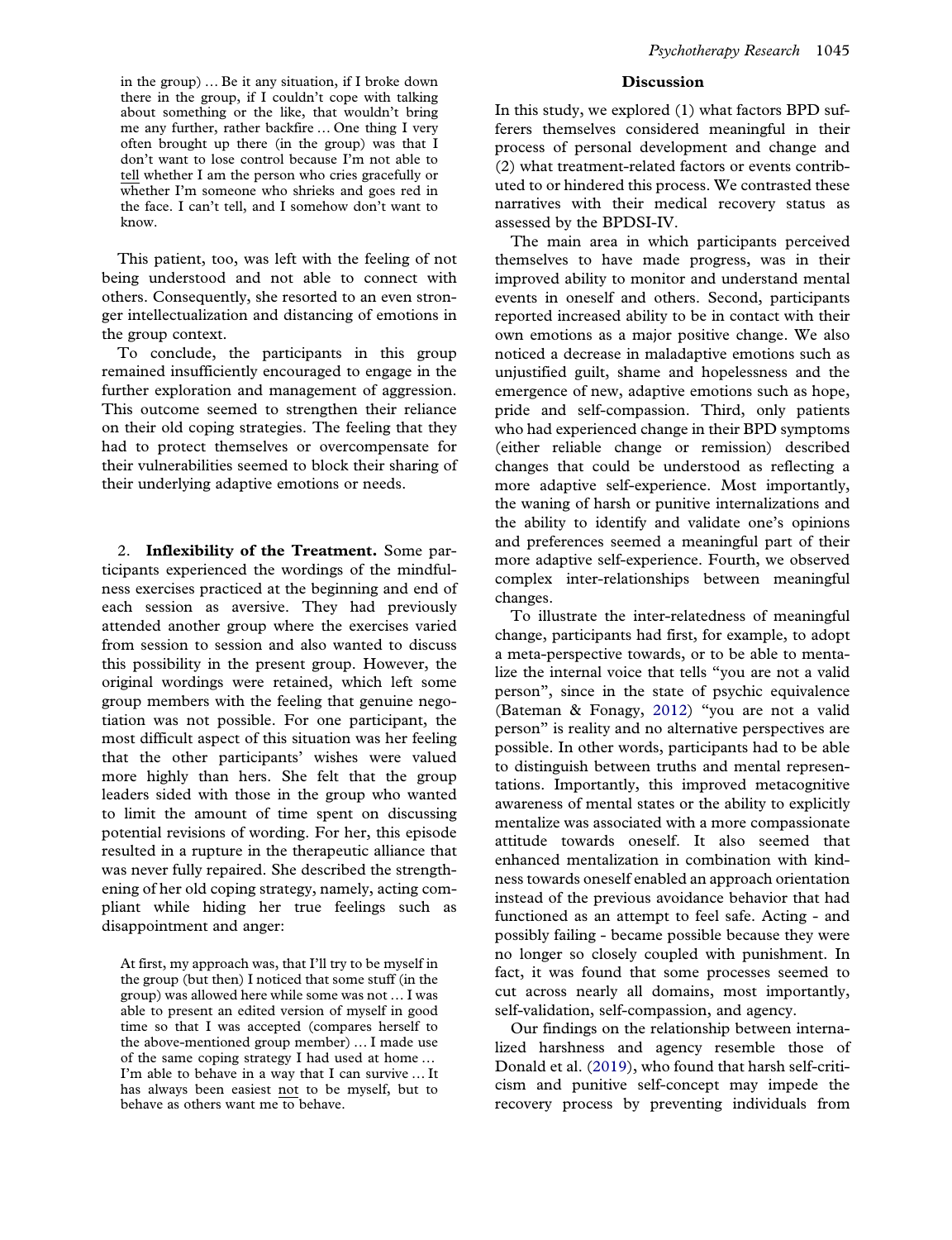acting. They found a strong positive correlation between self-compassion and recovery from BPD and a strong negative correlation between self-criticism and recovery. Likewise, Katsakou et al. (2019) found that moving from shame to self-acceptance and compassion is central to the recovery process. Previous findings on self-compassion group interventions for BPD suggest that such interventions have some utility (Feliu-Soler et al., 2017; Lucre & Corten, 2013). Donald et al. (2019) postulate that these findings may reflect what Krawitz (2012) highlighted: interventions that explicitly ask BPD patients to cultivate greater self-compassion often provoke negative reactions, as they may be perceived as invalidating. Donald et al. (2019) suggest that the trauma therapy approach, where the "Wise adult self" empathizes with the "Child part", showing compassion towards the child's suffering, has the advantage of being client-specific rather than generic. The schema therapy model of BPD, on which the present intervention was primarily based, shares this same advantage, and enables an individualized conceptualization of patients' problems and history. Schema therapy also adds the Punitive authority (or Critic) mode to the conceptualization (Online Supplement 1). The present participants became skilled in recognizing this harsh, critical voice and in doing so, achieved a healthy distance from it. This seemed to associate with a host of positive effects, such as selfvalidation, better self-care, and agentic action.

Our results accord with those of previous studies. In the areas of change, we identified the same themes as found in a recent meta-synthesis of qualitative studies that explored BPD sufferers' perceptions of recovery (Katsakou & Pistrang, 2018), although we categorized them somewhat differently. For example, our first core category "improved ability to observe and understand mental events in oneself and others" encompassed themes from three of the four main categories identified by Katsakou and Pistrang, namely "developing self-acceptance and self-confidence", "controlling difficult thoughts and emotions" and "practising new ways of relating to others". Our patients reported on mindfulness experiences and gave rich accounts of their enhanced ability to observe mental events in a new, more compassionate way, to reflect on them, to understand others' minds and to regulate their emotions and impulses without losing their ability to function. This divergence in the categorization of the same themes may reflect different researcher backgrounds and theory-guided analysis despite the initial use of an inductive approach. Using study design similar to ours, Morken et al. (2019a) explored personal experiences of psychological change processes in 13 female patients with BPD

features and comorbid substance use disorder after attending mentalization-based treatment. From the patients' perspective, their central change processes involved new ways of perceiving and feeling emotions, new ways of thinking about mind-states, new ways of self-reflecting in interpersonal encounters and new ways of exploring others' intentions in interpersonal encounters. The findings of Morken et al. (2019a) not only resembled those of the present study but the change processes also seemed to demonstrate complex mutual interaction.

With respect to helpful and unhelpful treatment factors or events, the first main finding was that learning about BPD was helpful. Second, normalization emerged as a beneficial factor. Furthermore, two unhelpful treatment factors or events were found: aggression expressed in the group, and inflexibility of the treatment.

Starting with learning, participants described how learning about BPD helped them to relate to themselves in a more normalizing and compassionate way and gave them hope. They learned concepts that aided self-observation and helped them to organize their experiences. Their accounts often revealed a multi-faceted learning process that involved the retrieval of memories, activation of deep emotional processing, and the ability to make use of their recently acquired psychoeducation in new situations. Thus, we assume that psychoeducation provided the initial impetus for this learning. At best, learning was collaboration, as patients were especially eager to learn from and with peers how difficult situations and emotions could be approached, dealt with, and endured. Some narratives revealed innovative moments of collaborative learning that were perceived as very meaningful.

Our findings on the benefits of acquiring information on BPD support those of previously published studies showing that psychoeducation can reduce BPD symptoms (Ridolphi et al., 2019; Zanarini, Conkey, et al., 2018). According to Zanarini, Conkey, et al. (2018), non-disclosure of a diagnosis of BPD in clinical practice often leaves patients thinking that they are "bad" people or the only one suffering from these symptoms. The present qualitative findings support and extend findings from quantitative studies. Specifically, we found that the feeling of inner badness and the associated guilt or self-hate decreased as patients learned about their disorder.

With respect to helpful treatment-related factors and events, our second main finding was that normalization was experienced as healing. Although it was clearly evident that the educational material contributed to normalization, participants often referred to peer experiences when discussing this phenomenon. Specifically, listening to others who had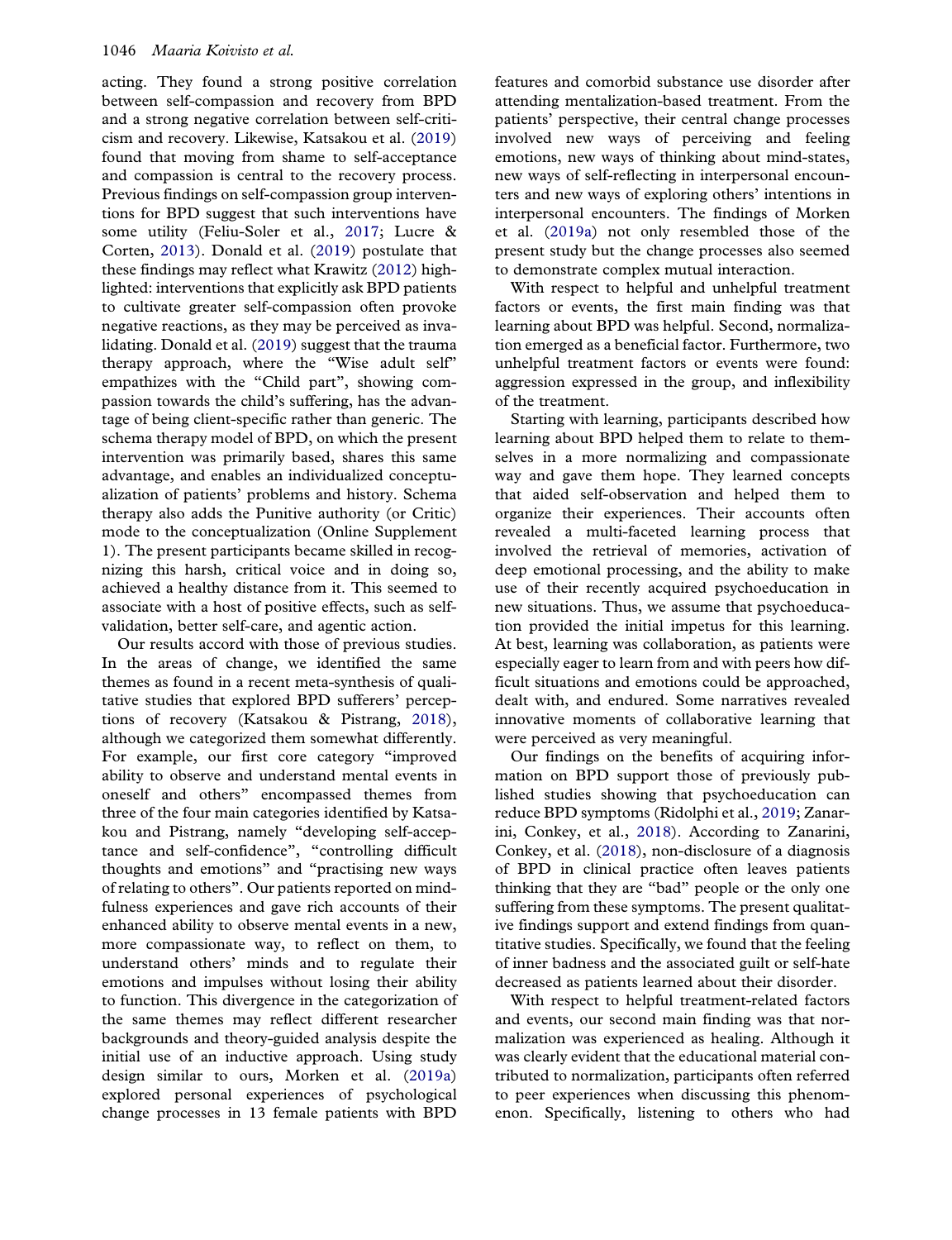relief by normalizing and validating one's experiences and even the whole self. Patients described how this normalization was related to a decrease in the sense of aloneness and an increase in feeling connected with others. Normalization also promoted agency. We found that when self-concept becomes more positive and patients no longer identify themselves as flawed, they become able to act in a new way, to take constructive steps towards building a life worth living. In sum, patients started to perceive themselves as more normal, more like others and capable of enduring ordinary disappointments and failings as part of life and to proceed working towards their goals when simultaneously experiencing emotions. This is a significant change, as people with BPD have a propensity to seriously lose their capacity to function when strong emotions are activated.

Previous qualitative research on BPD patients' subjective experience of recovery has identified connectedness as a relevant dimension in the change process. For example, reporting on a thematic analysis of interviews with five women diagnosed with BPD, Agnew et al. (2016) described how the participants understood their suffering as having relational origins and therefore, relational solutions. Consequently, finding ways of connecting constructively with others was regarded as important in recovery. In a similar vein, Kverme et al. (2019) who interviewed 12 female BPD patients about their experiences with recovery and treatment, identified "moving toward connectedness" as a key dimension in the recovery process. They described how, across their participants, "connectedness implied feeling 'I am like others and others are like me', feeling human amongst other humans and part of a community, part of a whole", in contrast with the feeling of separateness they experienced in the outside world. A subcategory in the Kverme et al. (2019) study was "learning to hold one's own", by which they referred to being an agent in the process of change. Agency implied being able to believe that change could come about through action, by changing old patterns and habits. This, too, accords with our observations: hearing others' experiences normalized the group members' experiences and, even more fundamentally, the self, and this change facilitated agency.

Our findings on normalization also support Morken et al. (2019b), who explored how patients with BPD features and substance use experienced mentalization-based treatment, and Farrell et al. (2009), who published the first randomized controlled trial on schema therapy groups. Morken et al. (2019b) found that by identifying with others with similar problems, patients who had suffered sense of self-worth. After listening to co-patients, they felt normalized and less alone and bad. According to observations reported by Farrell et al. (2009), groups uniquely possess important curative factors stemming from supported peer-to-peer-interactions such as universality, sense of belonging, vicarious learning and opportunities for in vivo practice. Farrell et al. (2009) also stated that patients accept peer responses as more genuine than those of professionals, who they may believe "have to respond positively". The qualitative part of the study by Farrell et al. (2009) also identified decrease in the sense of defectiveness, captured in the same words as used by one of the present participants: "I'm not alone, I'm not crazy". Interestingly, participation in a schema-oriented intervention yields almost the same experiences as participation in mentalizationbased therapy.

However, serious obstacles to a helpful therapeutic process, such as problems in the processing of aggression, also emerged. An important finding was that the two participants who showed the strongest reaction to aggression expressed in the group were also the only ones reporting no change in their BPD symptoms. Our findings concerning feeling exquisitely vulnerable in the group and even bullied are consistent with findings from a recent study exploring recovery processes in BPD. Katsakou et al. (2019) also reported that individuals with BPD could feel exposed when sharing personal information and that they could experience peers as dismissive or bullying. If participants' interpersonal schemas are very insecure and epistemic trust low (Fonagy & Allison, 2014), a single episode experienced as too painful may induce a response that is difficult or even impossible to repair, as happened when one patient experienced another patient as resembling her former school bully and decided to not open up anymore. Failure to process aggression must be regarded a limitation of the intervention investigated in the current study. The group was structured such that psychoeducational material was first presented, after which the participants could discuss their own experiences on this theoretically introduced topic. It is not, however, an easy task for group leaders to strike a balance between covering the educative content and attending to the group process. In an educative group, there may not be enough time to respond to participants' experiences in a way that encourages further exploration. In addition, patients may be far from ready to admit their more primary woundedness and the insecurities that contribute to how they experience each other, a process needed to help prevent them from projecting onto peers something that is within the self. As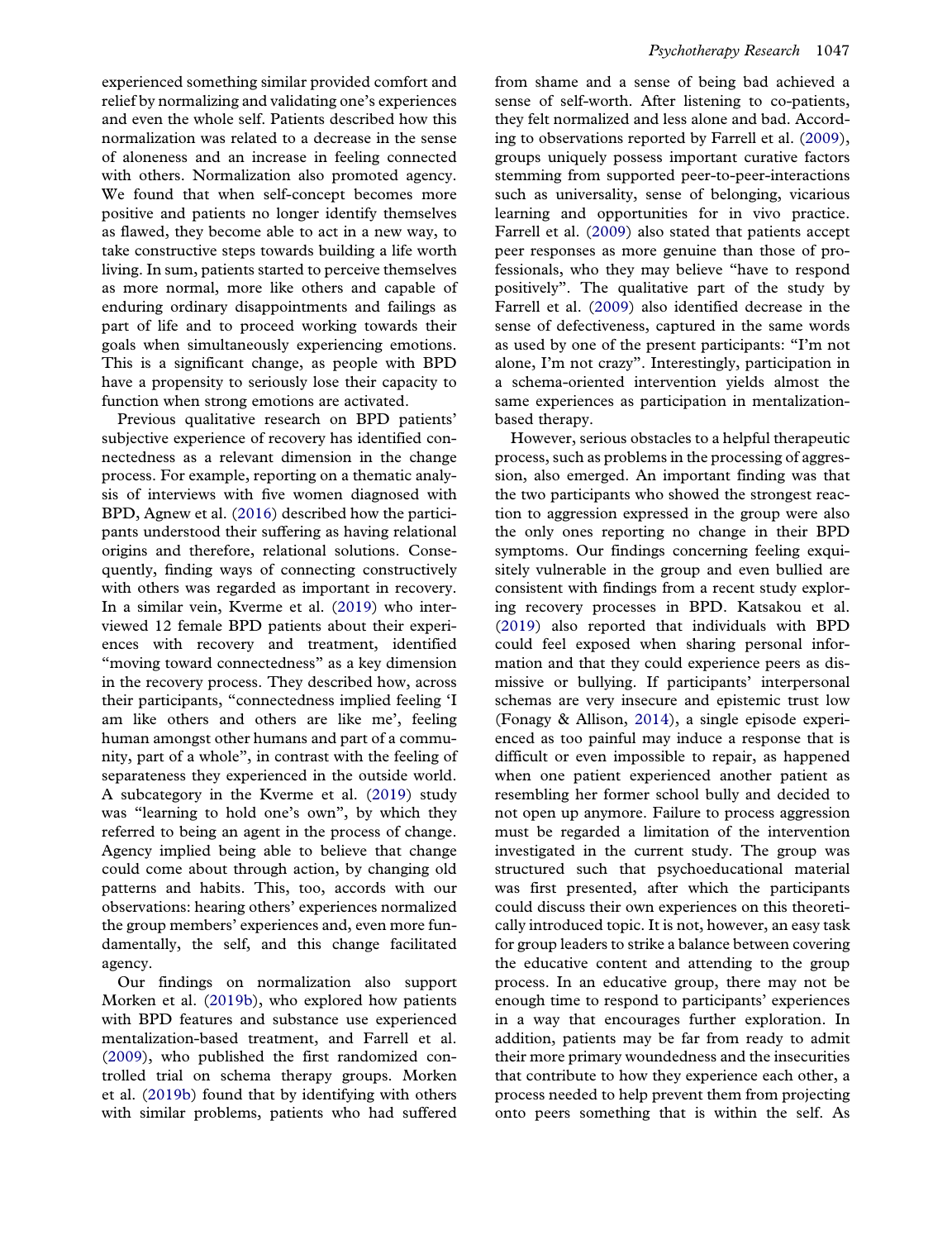Farrell et al. (2009) put it, a group per se can play an important curative role in the treatment of people with BPD if it is structured to avoid invalidating and schema-perpetuating experiences. Feedback needs to be solicited and constantly actively processed to avoid an escalating group process. The intervention was also limited in that individual therapy was not an integrated component of the treatment model. We do not know if the fate of the non-responders who experienced a strong negative reaction to aggression would have been different had the group facilitators and individual therapists had structured opportunities for collaboration, as is the case in DBT and MBT treatments.

With respect to helpful and unhelpful treatment factors and events, our last finding was that inflexibility of the treatment hindered the patient's ability to benefit from it. Most importantly, inflexibility triggered a feeling of not being heard and a feeling that the facilitators are not on "my side". Our findings accord with the meta-synthesis findings reported by Katsakou and Pistrang (2018). They found that feeling that one was not an equal partner was mentioned as an unhelpful treatment-related factor in 9 of the 14 studies included in their meta-synthesis of qualitative studies investigating BPD clients' experiences of treatment and recovery. Consistent with our findings, they noted that therapy that was too rigid and inflexible induced feelings of powerlessness and anger. Recently, Katsakou et al. (2019) also found that individuals with BPD felt coerced and disrespected when they experienced therapists as rigid in following therapeutic agendas. According to Linehan (1993), many battles in psychotherapy have to do with the maldistribution of power and patients' attempts to rectify it. She explains how borderline patients are quick to detect power differences and are intolerant of arbitrariness in the therapeutic relationship, perhaps because they have suffered in the past from an unequal distribution of interpersonal power. It is not surprising that most psychotherapies for BPD nowadays underscore the need for flexibility as opposed to rigid rules (e.g., Bateman & Fonagy, 2012; Linehan, 1993).

#### Study Strengths

Perspective triangulation, i.e., the combination of different frameworks may be considered a strength of this study. Combining the medical framework (change in BPD symptoms) and patients' subjective experience of meaningful change and treatment enabled us to compare narratives between those who achieved remission and those who achieved reliable change with those who did not change in medical terms.

The credibility of the results is increased by investigator triangulation, i.e., the involvement of multiple observers and interpreters. In addition, the trustworthiness of the study is supported by the provision of representative excerpts from the data.

#### Limitations

This study has its limitations. It was predetermined that only eight patients could be studied. We were, therefore, unable to take saturation into account in the sampling protocol.

Regarding the trustworthiness of this study, SL is one of the developers of the intervention while both MK, who interviewed the patients, and TM, who interpreted the data with MK, had nothing to do with the development of the intervention or the organization that delivered the treatment.

A major limitation concerns the transferability of the results, as some of these results may apply only to group treatment. For example, while it may be quite easy to deliver psychoeducation in the group context, an educative approach in the individual therapy setting is a more complex issue and may meet with a very different response.

In sum, psychoeducation, sometimes rejected as a superficial approach, seems capable of providing impetus for very meaningful change. Groups can have unique benefits such as providing opportunities for collaboration in learning and normalizing participants' sense of self, as participants can feel understood and feel that they are like others and others are like them. However, to prevent serious obstacles to recovery, it is of paramount importance to understand how an optimal group process may be facilitated.

#### Acknowledgements

We are grateful to the participating patients and therapists (Merja Saarela and Nina Forsman) at the community outpatient mental health care services in the Central Finland Health Care District without whose cooperation the study would not have been possible.

#### Funding

Maaria Koivisto has received a grant from the Finnish Association for Cognitive and Behaviour Therapy.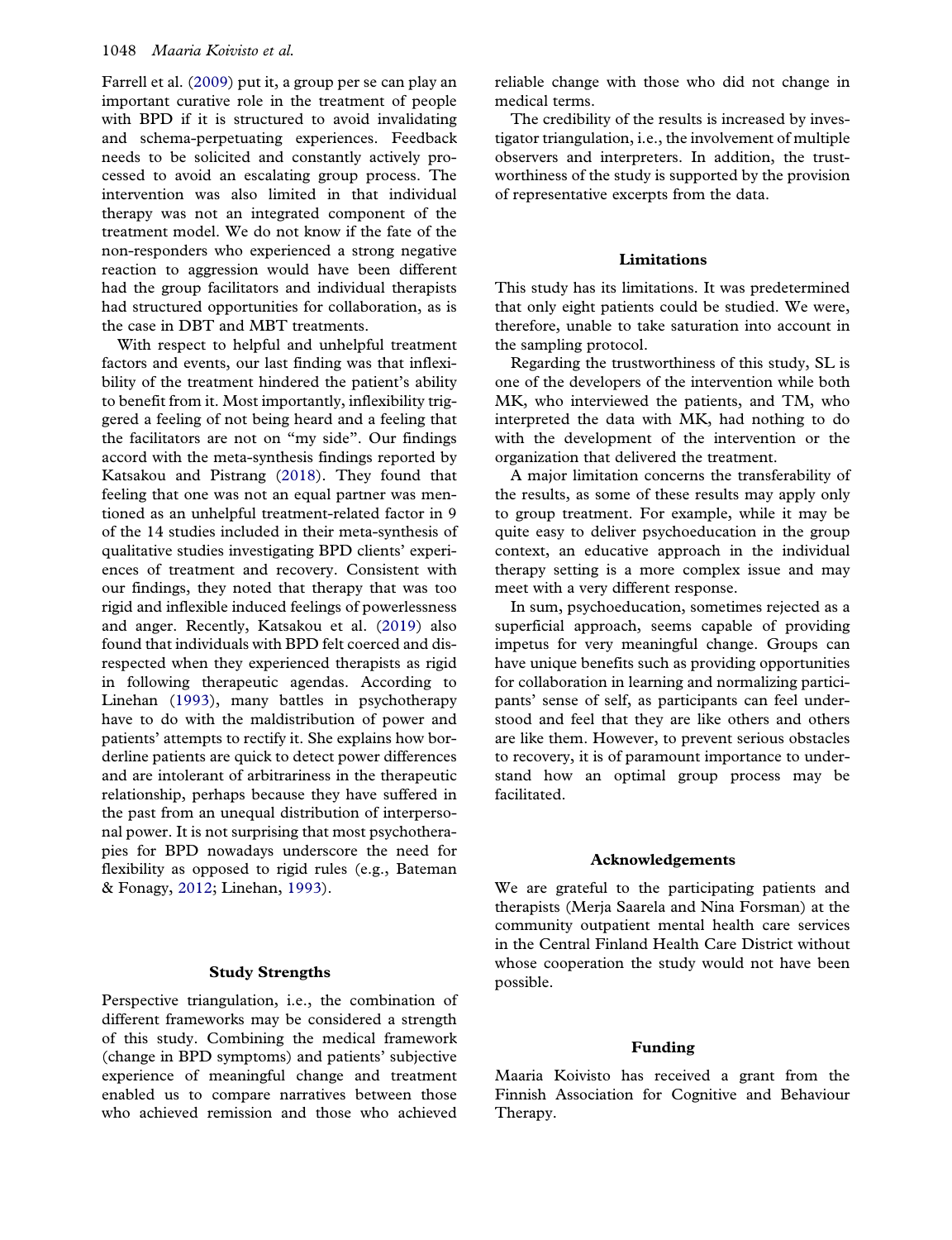#### Supplemental Data

Supplemental data for this article can be accessed <https://10.1080/10503307.2021.1883763>

#### ORCID

Maaria Koivisto D[http://orcid.org/0000-0002-7640-](http://orcid.org/0000-0002-7640-412X) [412X](http://orcid.org/0000-0002-7640-412X)

Sari Lindeman [http://orcid.org/0000-0003-2720-](http://orcid.org/0000-0003-2720-6511) [6511](http://orcid.org/0000-0003-2720-6511)

#### References

- Agnew, G., Shannon, C., Ryan, T., Storey, L., & McDonnell, C. (2016). Self and identity in women with symptoms of borderline personality: A qualitative study. International Journal of Qualitative Studies on Health and Well-Being, 11(1), 30490. <https://doi.org/10.3402/qhw.v11.30490>
- Arntz, A., & Jacob, G. (2013). Schema therapy in practice. An introductory guide to the schema mode approach. Wiley-Blackwell.
- Bateman, A., & Fonagy, P. (2012). Handbook of mentalizing in mental health practice. American Psychiatric Publishing.
- Binder, P.-E., Holgersen, H., & Moltu, C. (2012). Staying close and reflexive: An exploratory and reflexive approach to qualitative research on psychotherapy. Nordic Psychology, 64(2), 103–117. <https://doi.org/10.1080/19012276.2012.726815>
- Castonguay, L. G., Boswell, J. F., Zack, S. E., Baker, S., Boutselis, M. A., Chiswick, N. R., … Holtforth, M. G. (2010). Helpful and hindering events in psychotherapy: A practice research network study. Psychotherapy Theory, Research, Practice, Training, 47(3), 327–344. <https://doi.org/10.1037/a0021164>
- Choi-Kain, L. W., Finch, E. F., Masland, S. R., Jenkins, J. A., & Unruh, B. T. (2017). What works in the treatment of borderline personality disorder? Current Behavioral Neuroscience Reports, 4(1), 21–30. [https://doi.org/10.1007/s40473-017-](https://doi.org/10.1007/s40473-017-0103-z) [0103-z](https://doi.org/10.1007/s40473-017-0103-z)
- Cristea, I. A., Gentili, C., Cotet, C. D., Palomba, D., Barbui, C., & Cuijpers, P. (2017). Efficacy of psychotherapies for borderline personality disorder. A systematic review and meta-analysis. *JAMA Psychiatry*, 74(4), 319-328. [https://doi.org/10.](https://doi.org/10.1001/jamapsychiatry.2016.4287) [1001/jamapsychiatry.2016.4287](https://doi.org/10.1001/jamapsychiatry.2016.4287)
- Dimaggio, G., Semerari, A., Carcione, A., Nicolò, G., & Procacci, M. (2007). Psychotherapy of personality disorders: Metacognition, states of mind and interpersonal cycles. Routledge.
- Donald, F., Lawrence, K. A., Broadbear, J. H., & Rao, S. (2019). An exploration of self-compassion and self-criticism in the context of personal recovery from borderline personality disorder. Australasian Psychiatry, 27(1), 56–59. [https://doi.org/](https://doi.org/10.1177/1039856218797418) [10.1177/1039856218797418](https://doi.org/10.1177/1039856218797418)
- Elliott, R. (1983). Fitting process research to the practicing psychotherapist. Psychotherapy: Theory, Research and Practice, 20 (1), 47–55. <https://doi.org/10.1037/h0088478>
- Farrell, J. M., Shaw, I. A., & Webber, M. A. (2009). A schemafocused approach to group psychotherapy for outpatients with borderline personality disorder: A randomized controlled trial. Journal of Behavior Therapy and Experimental Psychiatry, 40(2), 317–328. <https://doi.org/10.1016/j.jbtep.2009.01.002>
- Feliu-Soler, A., Pascual, J. C., Elices, M., Martín-Blanco, A., Carmona, C., Cebolla, A., … Soler, J. (2017). Fostering selfcompassion and loving-kindness in patients with borderline personality disorder: A randomized pilot study. Clinical

Psychology & Psychotherapy, 24(1), 278–286. [https://doi.org/](https://doi.org/10.1002/cpp.2000) [10.1002/cpp.2000](https://doi.org/10.1002/cpp.2000)

- Fonagy, P., & Allison, E. (2014). The role of mentalizing and epistemic trust in the therapeutic relationship. Psychotherapy, 51(3), 372–380. <https://doi.org/10.1037/a0036505>
- Giesen-Bloo, J., Wachters, L. M., Schouten, E. G. V., & Arntz, A. (2010). The Borderline personality disorder Severity Index-IV: Psychometric evaluation and dimensional structure. Personality and Individual Differences, 49(2), 136–141. [https://doi.org/10.](https://doi.org/10.1016/j.paid.2010.03.023) [1016/j.paid.2010.03.023](https://doi.org/10.1016/j.paid.2010.03.023)
- Gunderson, J. G., & Links, P. (2014). Handbook of good psychiatric management for borderline personality disorder. American Psychiatric Publishing.
- Gunderson, J. G., Masland, S., & Choi-Kain, L. (2018). Good psychiatric management: A review. Current Opinion in Psychology, 21, 127–131. [https://doi.org/10.1016/j.copsyc.](https://doi.org/10.1016/j.copsyc.2017.12.006) [2017.12.006](https://doi.org/10.1016/j.copsyc.2017.12.006)
- Gunderson, J. G., Stout, R. L., McGlashan, T. H., Shea, M. T., Morey, L. C., Grilo, C. M., … Skodol, A. E. (2011). Tenyear course of borderline personality disorder: Psychopathology and function: From the collaborative longitudinal personality Disorders study. Archives of General Psychiatry, 68(6), 827–837. [https://doi.org/10.1001/](https://doi.org/10.1001/archgenpsychiatry.2011.37) [archgenpsychiatry.2011.37](https://doi.org/10.1001/archgenpsychiatry.2011.37)
- Karterud, S., & Kongerslev, M. T. (2020). Psychotherapy of personality disorders needs an integrative theory of personality. Journal of Psychotherapy Integration, 1–19. [https://doi.org/10.](https://doi.org/10.1037/int0000196) [1037/int0000196.](https://doi.org/10.1037/int0000196)
- Katsakou, C., & Pistrang, N. (2018). Clients' experiences of treatment and recovery in borderline personality disorder: A metasynthesis of qualitative studies. Psychotherapy Research, 28(6), 940–957. <https://doi.org/10.1080/10503307.2016.1277040>
- Katsakou, C., Pistrang, N., Barnicot, K., White, H., & Priebe, S. (2019). Processes of recovery through routine or specialist treatment for borderline personality disorder (BPD): a qualitative study. Journal of Mental Health, 28(6), 604-612. [https://doi.](https://doi.org/10.1080/09638237.2017.1340631) [org/10.1080/09638237.2017.1340631](https://doi.org/10.1080/09638237.2017.1340631)
- Krawitz, R. (2012). Behavioural treatment of severe chronic selfloathing in people with borderline personality disorder: Part 2: Self-compassion and other interventions. Australasian Psychiatry, 20(6), 501–506. [https://doi.org/10.1177/](https://doi.org/10.1177/1039856212459586) [1039856212459586](https://doi.org/10.1177/1039856212459586)
- Kverme, B., Natvik, E., Veseth, M., & Moltu, C. (2019). Moving toward connectedness – a qualitative study of recovery processes for people with borderline personality disorder. Frontiers in Psychology, 430(10), 1–11. [https://doi.org/10.3389/](https://doi.org/10.3389/fpsyg.2019.00430) [fpsyg.2019.00430](https://doi.org/10.3389/fpsyg.2019.00430)
- Kyngäs, H., Mikkonen, K., & Kääriäinen, M. (2020). The application of content analysis in nursing science research. Springer.
- Leppänen, V., Hakko, H., Sintonen, H., & Lindeman, S. (2016). Comparing effectiveness of treatments for borderline personality disorder in communal mental health care: The Oulu BPD study. Community Mental Health Journal, 52(2), 216-227. <https://doi.org/10.1007/s10597-015-9866-4>
- Leppänen, V., Lindeman, S., Arntz, A., & Hakko, H. (2013). Preliminary evaluation of psychometric properties of the Finnish Borderline personality disorder Severity Index: Oulu-BPD-study. Nordic Journal of Psychiatry, 67(5), 312-319. <https://doi.org/10.3109/08039488.2012.745600>
- Linehan, M. M. (1993). Cognitive-behavioral treatment of borderline personality disorder. Guilford Press.
- Lucre, K. M., & Corten, N. (2013). An exploration of group compassion-focused therapy for personality disorder. Psychology and Psychotherapy: Theory, Research and Practice, 86(4), 387– 400. <https://doi.org/10.1111/j.2044-8341.2012.02068.x>
- Morken, K. T. E., Binder, P.-E., Arefjord, N., & Karterud, S. W. (2019a). Juggling thoughts and feelings: How do female